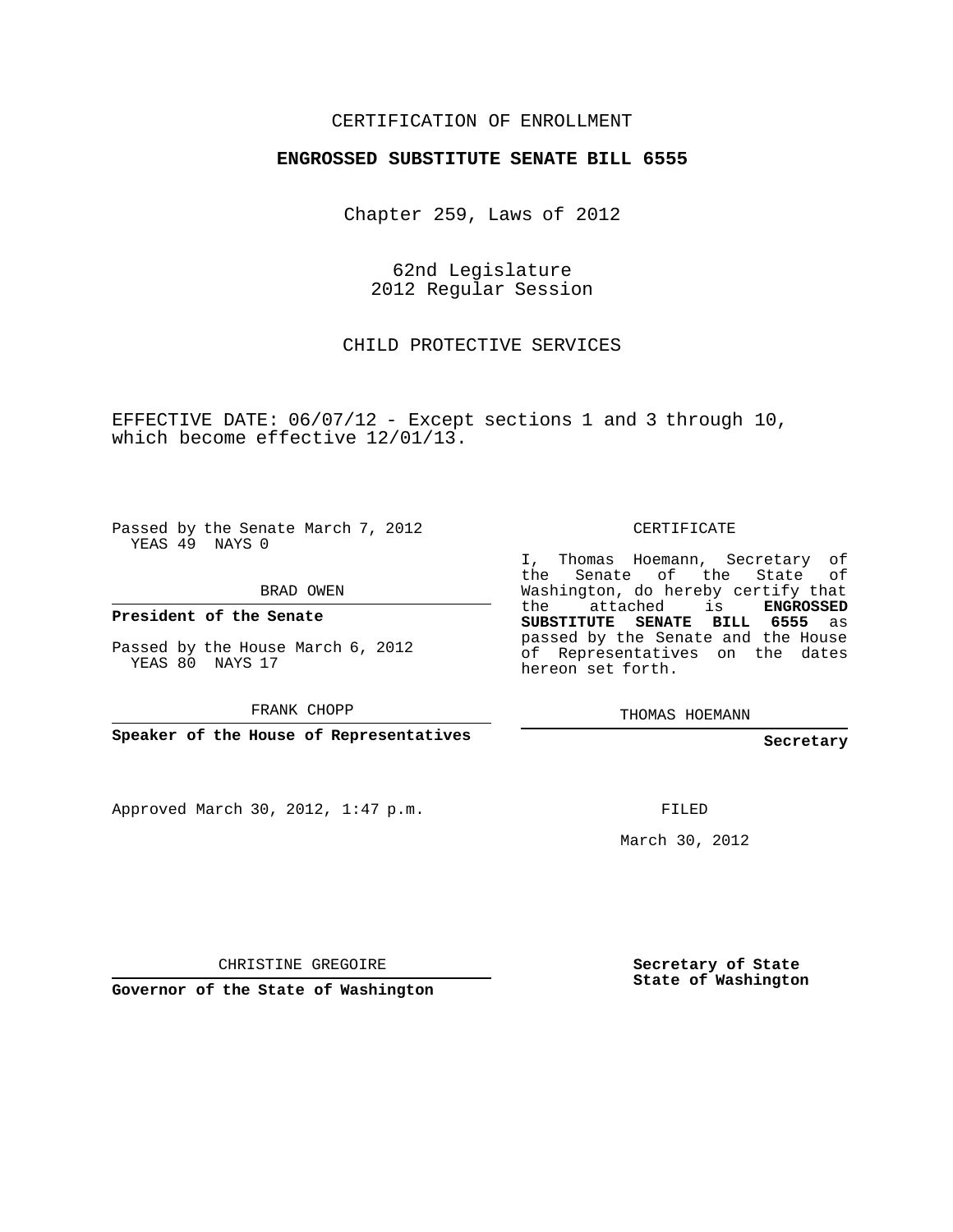## **ENGROSSED SUBSTITUTE SENATE BILL 6555** \_\_\_\_\_\_\_\_\_\_\_\_\_\_\_\_\_\_\_\_\_\_\_\_\_\_\_\_\_\_\_\_\_\_\_\_\_\_\_\_\_\_\_\_\_

\_\_\_\_\_\_\_\_\_\_\_\_\_\_\_\_\_\_\_\_\_\_\_\_\_\_\_\_\_\_\_\_\_\_\_\_\_\_\_\_\_\_\_\_\_

AS AMENDED BY THE HOUSE

Passed Legislature - 2012 Regular Session

## **State of Washington 62nd Legislature 2012 Regular Session**

**By** Senate Human Services & Corrections (originally sponsored by Senators Hargrove, Shin, and Roach)

READ FIRST TIME 02/03/12.

 AN ACT Relating to child protective services; amending RCW 26.44.030, 26.44.031, 26.44.050, and 26.44.125, and 26.44.010; reenacting and amending RCW 26.44.020, 74.13.020, and 74.13.031; adding new sections to chapter 26.44 RCW; adding a new section to chapter 4.24 RCW; creating new sections; and providing an effective date.

BE IT ENACTED BY THE LEGISLATURE OF THE STATE OF WASHINGTON:

 **Sec. 1.** RCW 26.44.020 and 2010 c 176 s 1 are each reenacted and amended to read as follows:

 The definitions in this section apply throughout this chapter unless the context clearly requires otherwise.

 (1) "Abuse or neglect" means sexual abuse, sexual exploitation, or injury of a child by any person under circumstances which cause harm to the child's health, welfare, or safety, excluding conduct permitted under RCW 9A.16.100; or the negligent treatment or maltreatment of a child by a person responsible for or providing care to the child. An abused child is a child who has been subjected to child abuse or neglect as defined in this section.

 (2) "Child" or "children" means any person under the age of eighteen years of age.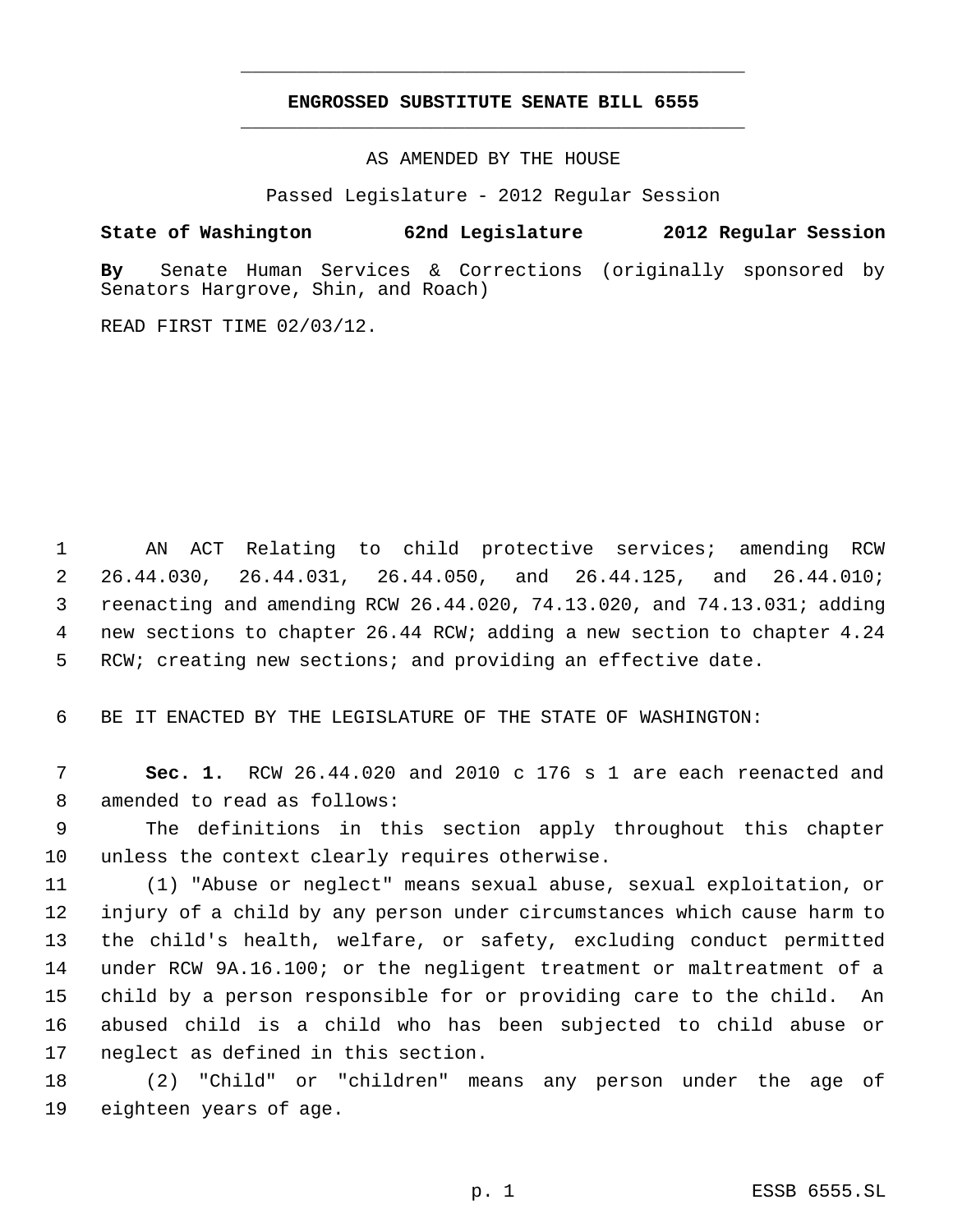(3) "Child protective services" means those services provided by the department designed to protect children from child abuse and neglect and safeguard such children from future abuse and neglect, and conduct investigations of child abuse and neglect reports. Investigations may be conducted regardless of the location of the alleged abuse or neglect. Child protective services includes referral to services to ameliorate conditions that endanger the welfare of children, the coordination of necessary programs and services relevant to the prevention, intervention, and treatment of child abuse and neglect, and services to children to ensure that each child has a permanent home. In determining whether protective services should be provided, the department shall not decline to provide such services solely because of the child's unwillingness or developmental inability to describe the nature and severity of the abuse or neglect.

 (4) "Child protective services section" means the child protective services section of the department.

 (5) "Children's advocacy center" means a child-focused facility in good standing with the state chapter for children's advocacy centers and that coordinates a multidisciplinary process for the investigation, prosecution, and treatment of sexual and other types of child abuse. Children's advocacy centers provide a location for forensic interviews and coordinate access to services such as, but not limited to, medical evaluations, advocacy, therapy, and case review by multidisciplinary teams within the context of county protocols as defined in RCW 26.44.180 and 26.44.185.

 (6) "Clergy" means any regularly licensed or ordained minister, priest, or rabbi of any church or religious denomination, whether acting in an individual capacity or as an employee or agent of any public or private organization or institution.

 (7) "Court" means the superior court of the state of Washington, juvenile department.

 (8) "Department" means the state department of social and health services.

 (9) "Family assessment" means a comprehensive assessment of child 35 safety, risk of subsequent child abuse or neglect, and family strengths and needs that is applied to a child abuse or neglect report. Family assessment does not include a determination as to whether child abuse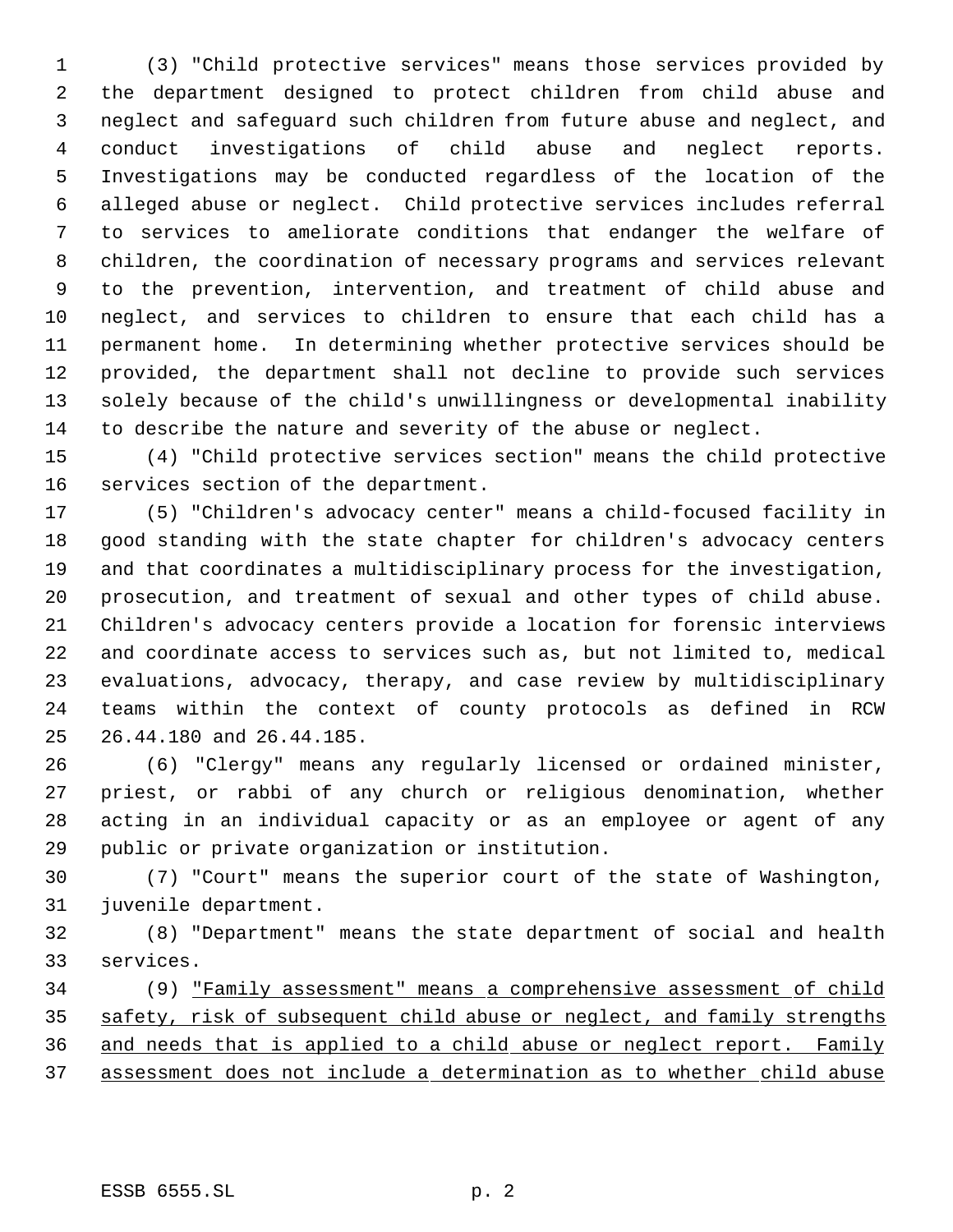1 or neglect occurred, but does determine the need for services to 2 address the safety of the child and the risk of subsequent maltreatment.

 (10) "Family assessment response" means a way of responding to certain reports of child abuse or neglect made under this chapter using a differential response approach to child protective services. The family assessment response shall focus on the safety of the child, the 8 integrity and preservation of the family, and shall assess the status 9 of the child and the family in terms of risk of abuse and neglect including the parent's or guardian's or other caretaker's capacity and 11 willingness to protect the child and, if necessary, plan and arrange 12 the provision of services to reduce the risk and otherwise support the 13 family. No one is named as a perpetrator, and no investigative finding is entered in the record as a result of a family assessment.

 (11) "Founded" means the determination following an investigation by the department that, based on available information, it is more likely than not that child abuse or neglect did occur.

 $((+10))$   $(12)$  "Inconclusive" means the determination following an investigation by the department, prior to October 1, 2008, that based on available information a decision cannot be made that more likely than not, child abuse or neglect did or did not occur.

22  $((+11))$   $(13)$  "Institution" means a private or public hospital or any other facility providing medical diagnosis, treatment, or care.

 (( $(12)$ ))  $(14)$  "Law enforcement agency" means the police department, the prosecuting attorney, the state patrol, the director of public safety, or the office of the sheriff.

 $((+13))$   $(15)$  "Malice" or "maliciously" means an intent, wish, or design to intimidate, annoy, or injure another person. Such malice may be inferred from an act done in willful disregard of the rights of another, or an act wrongfully done without just cause or excuse, or an act or omission of duty betraying a willful disregard of social duty.

32 (( $(14)$ )) (16) "Negligent treatment or maltreatment" means an act or a failure to act, or the cumulative effects of a pattern of conduct, behavior, or inaction, that evidences a serious disregard of consequences of such magnitude as to constitute a clear and present danger to a child's health, welfare, or safety, including but not limited to conduct prohibited under RCW 9A.42.100. When considering whether a clear and present danger exists, evidence of a parent's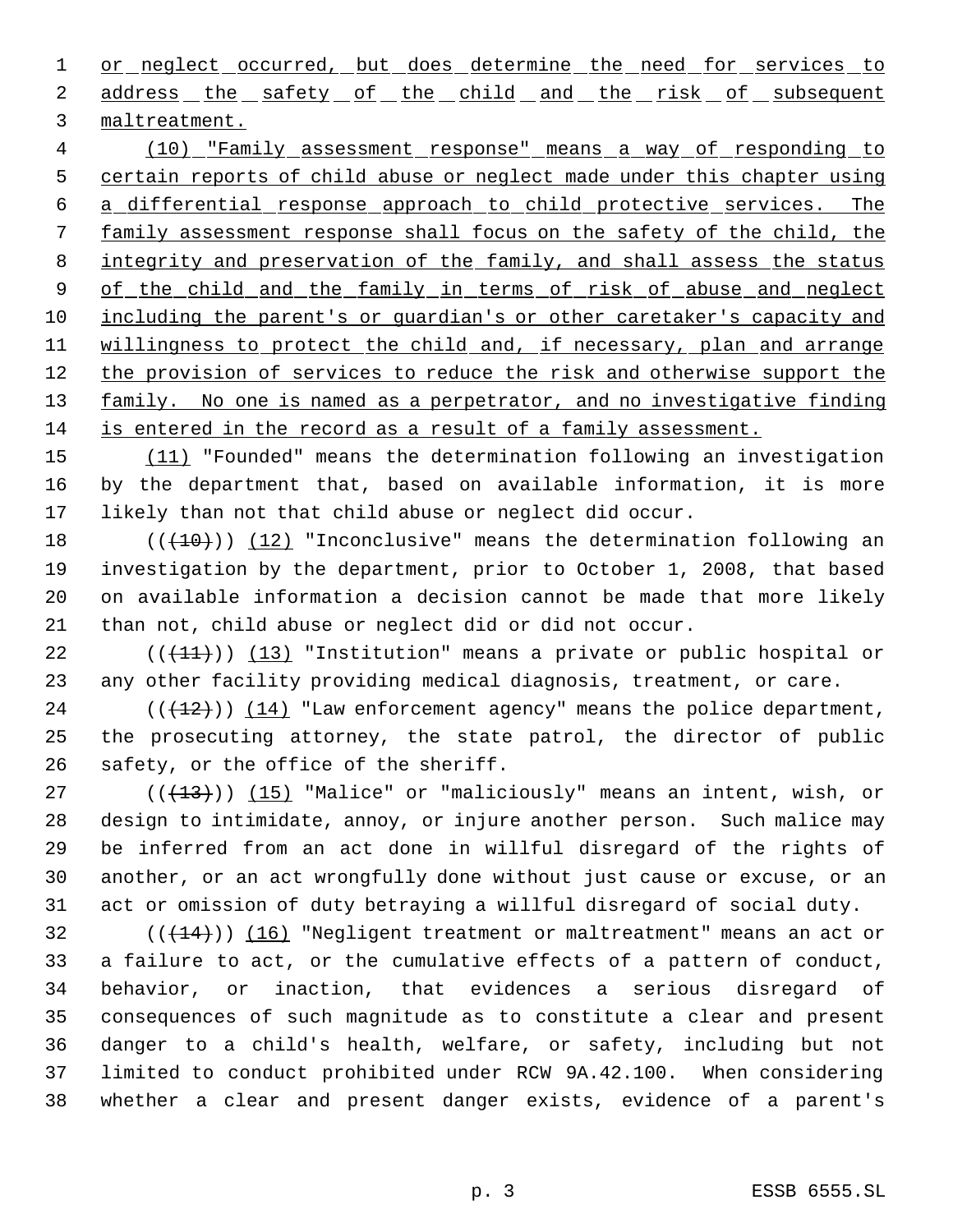substance abuse as a contributing factor to negligent treatment or maltreatment shall be given great weight. The fact that siblings share a bedroom is not, in and of itself, negligent treatment or maltreatment. Poverty, homelessness, or exposure to domestic violence as defined in RCW 26.50.010 that is perpetrated against someone other than the child does not constitute negligent treatment or maltreatment in and of itself.

8 (( $\left(\frac{15}{15}\right)$ ) (17) "Pharmacist" means any registered pharmacist under chapter 18.64 RCW, whether acting in an individual capacity or as an employee or agent of any public or private organization or institution.

11 (( $(16)$ )) (18) "Practitioner of the healing arts" or "practitioner" means a person licensed by this state to practice podiatric medicine and surgery, optometry, chiropractic, nursing, dentistry, osteopathic medicine and surgery, or medicine and surgery or to provide other health services. The term "practitioner" includes a duly accredited Christian Science practitioner. A person who is being furnished Christian Science treatment by a duly accredited Christian Science practitioner will not be considered, for that reason alone, a neglected person for the purposes of this chapter.

20  $((+17))$   $(19)$  "Professional school personnel" include, but are not limited to, teachers, counselors, administrators, child care facility personnel, and school nurses.

 $((+18))$   $(20)$  "Psychologist" means any person licensed to practice psychology under chapter 18.83 RCW, whether acting in an individual capacity or as an employee or agent of any public or private organization or institution.

27 (( $(19)$ )) (21) "Screened-out report" means a report of alleged child abuse or neglect that the department has determined does not rise to the level of a credible report of abuse or neglect and is not referred for investigation.

 $((+20))$   $(22)$  "Sexual exploitation" includes: (a) Allowing, permitting, or encouraging a child to engage in prostitution by any person; or (b) allowing, permitting, encouraging, or engaging in the obscene or pornographic photographing, filming, or depicting of a child by any person.

36  $((21))$  (23) "Sexually aggressive youth" means a child who is defined in RCW 74.13.075(1)(b) as being a sexually aggressive youth.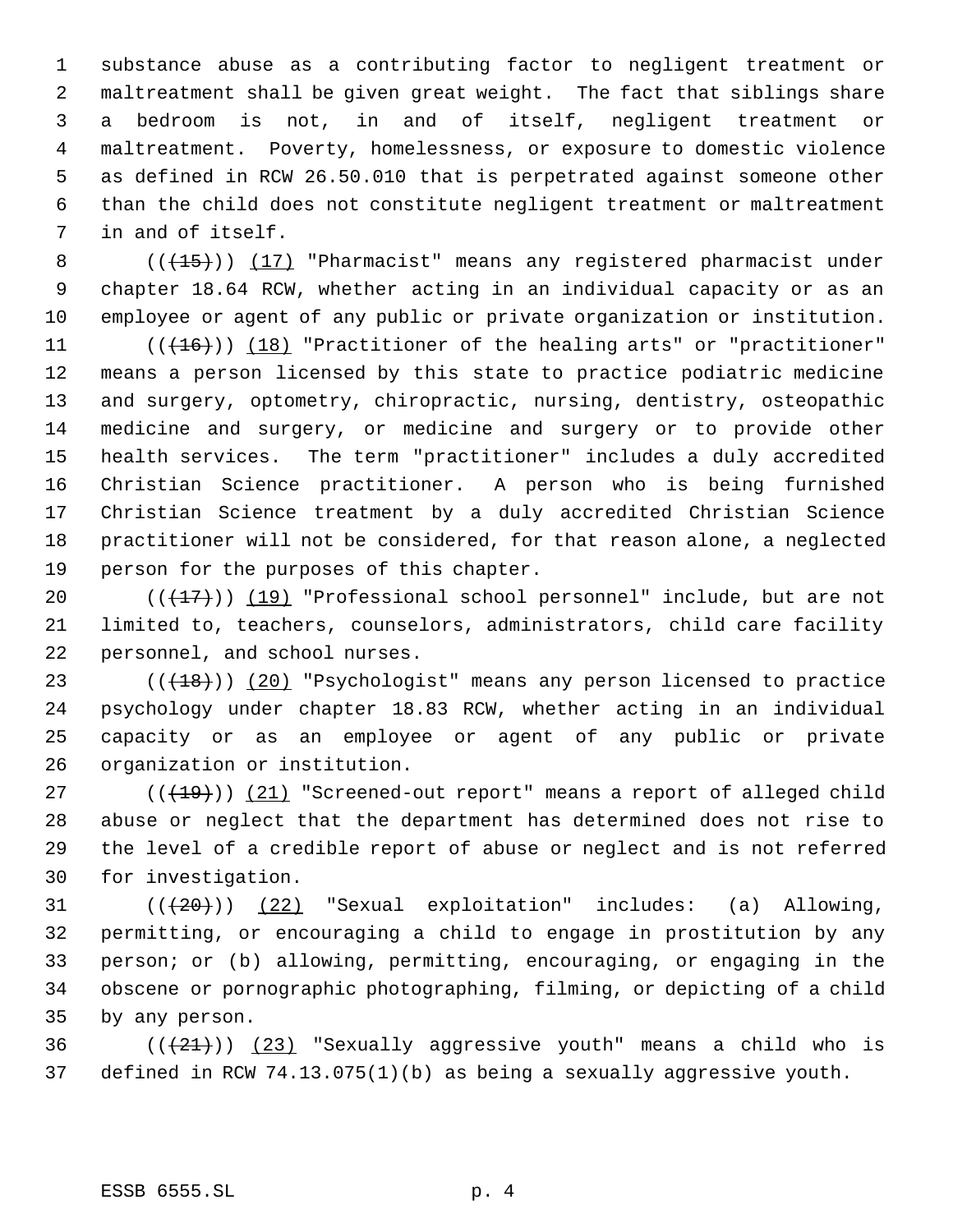$((+22))$   $(24)$  "Social service counselor" means anyone engaged in a professional capacity during the regular course of employment in encouraging or promoting the health, welfare, support, or education of children, or providing social services to adults or families, including mental health, drug and alcohol treatment, and domestic violence programs, whether in an individual capacity, or as an employee or agent of any public or private organization or institution.

 $((+23))$   $(25)$  "Supervising agency" means an agency licensed by the state under RCW 74.15.090 or an Indian tribe under RCW 74.15.190 that has entered into a performance-based contract with the department to provide child welfare services.

 $((+24))$   $(26)$  "Unfounded" means the determination following an investigation by the department that available information indicates that, more likely than not, child abuse or neglect did not occur, or that there is insufficient evidence for the department to determine whether the alleged child abuse did or did not occur.

 NEW SECTION. **Sec. 2.** A new section is added to chapter 26.44 RCW to read as follows:

 (1) No later than December 1, 2013, the department shall implement the family assessment response. The department may implement the family assessment response on a phased-in basis, by geographical area.

 (2) The department shall develop an implementation plan in consultation with stakeholders, including tribes. The department shall submit a report of the implementation plan to the appropriate committees of the legislature by December 31, 2012. At a minimum, the following must be developed before implementation and included in the report to the legislature:

(a) Description of the family assessment response practice model;

 (b) Identification of possible additional noninvestigative responses or pathways;

 (c) Development of an intake screening tool and a family assessment tool specifically to be used in the family assessment response. The family assessment tool must, at minimum, evaluate the safety of the child and determine services needed by the family to improve or restore family well-being;

(d) Delineation of staff training requirements;

(e) Development of strategies to reduce disproportionality;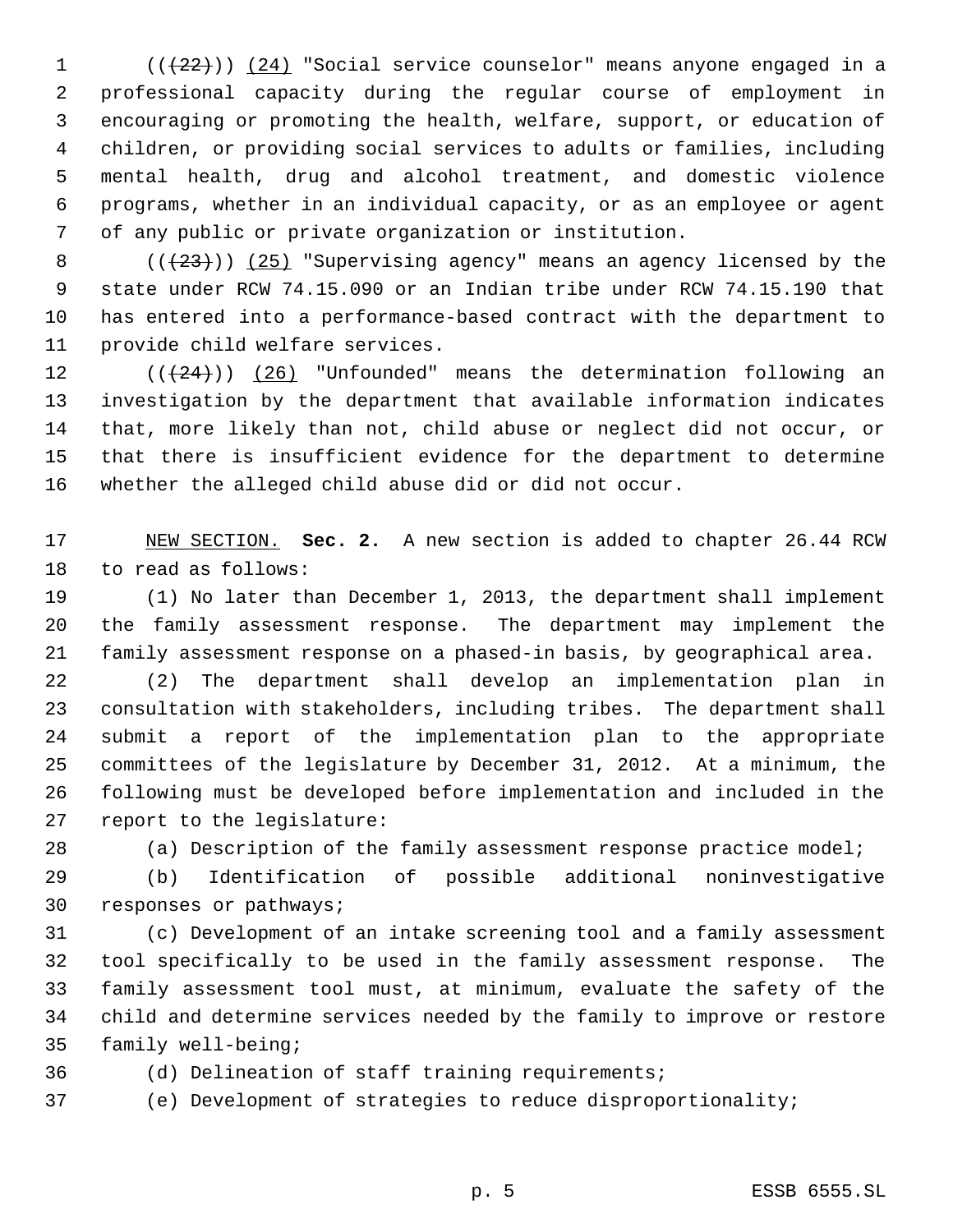(f) Development of strategies to assist and connect families with the appropriate private or public housing support agencies, for those parents whose inability to obtain or maintain safe housing creates a risk of harm to the child, risk of out-of-home placement of the child, or a barrier to reunification;

 (g) Identification of methods to involve local community partners in the development of community-based resources to meet families' needs. Local community partners may include, but are not limited to: Alumni of the foster care system and veteran parents, local private service delivery agencies, schools, local health departments and other health care providers, juvenile court, law enforcement, office of public defense social workers or local defense attorneys, domestic violence victims advocates, and other available community-based entities;

 (h) Delineation of procedures to assure continuous quality assurance;

 (i) Identification of current departmental expenditures for services appropriate for the family assessment response, to the greatest practicable extent;

 (j) Identification of philanthropic funding and other private funding available to supplement public resources in response to identified family needs;

 (k) Mechanisms to involve the child's Washington state tribe, if any, in any family assessment response, when the child subject to the family assessment response is an Indian child, as defined in RCW 13.38.040;

(l) A potential phase-in schedule if proposed; and

 (m) Recommendations for legislative action required to implement the plan.

 **Sec. 3.** RCW 26.44.030 and 2009 c 480 s 1 are each amended to read as follows:

 (1)(a) When any practitioner, county coroner or medical examiner, law enforcement officer, professional school personnel, registered or licensed nurse, social service counselor, psychologist, pharmacist, employee of the department of early learning, licensed or certified child care providers or their employees, employee of the department, juvenile probation officer, placement and liaison specialist,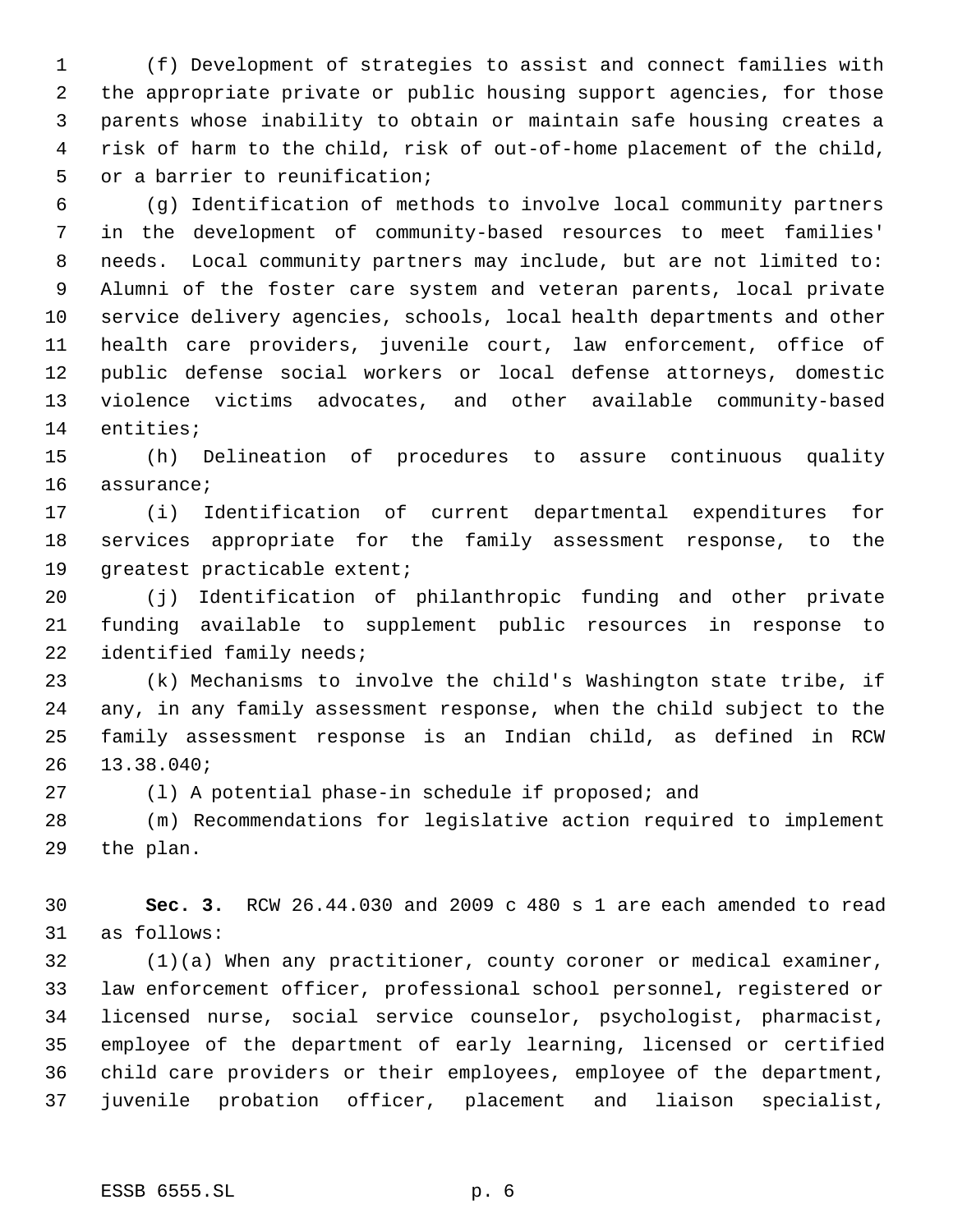responsible living skills program staff, HOPE center staff, or state family and children's ombudsman or any volunteer in the ombudsman's office has reasonable cause to believe that a child has suffered abuse or neglect, he or she shall report such incident, or cause a report to be made, to the proper law enforcement agency or to the department as provided in RCW 26.44.040.

 (b) When any person, in his or her official supervisory capacity with a nonprofit or for-profit organization, has reasonable cause to believe that a child has suffered abuse or neglect caused by a person over whom he or she regularly exercises supervisory authority, he or she shall report such incident, or cause a report to be made, to the proper law enforcement agency, provided that the person alleged to have caused the abuse or neglect is employed by, contracted by, or volunteers with the organization and coaches, trains, educates, or counsels a child or children or regularly has unsupervised access to a child or children as part of the employment, contract, or voluntary service. No one shall be required to report under this section when he or she obtains the information solely as a result of a privileged communication as provided in RCW 5.60.060.

 Nothing in this subsection (1)(b) shall limit a person's duty to report under (a) of this subsection.

 For the purposes of this subsection, the following definitions apply:

 (i) "Official supervisory capacity" means a position, status, or role created, recognized, or designated by any nonprofit or for-profit organization, either for financial gain or without financial gain, whose scope includes, but is not limited to, overseeing, directing, or managing another person who is employed by, contracted by, or volunteers with the nonprofit or for-profit organization.

 (ii) "Regularly exercises supervisory authority" means to act in his or her official supervisory capacity on an ongoing or continuing basis with regards to a particular person.

 (c) The reporting requirement also applies to department of corrections personnel who, in the course of their employment, observe offenders or the children with whom the offenders are in contact. If, as a result of observations or information received in the course of his or her employment, any department of corrections personnel has reasonable cause to believe that a child has suffered abuse or neglect,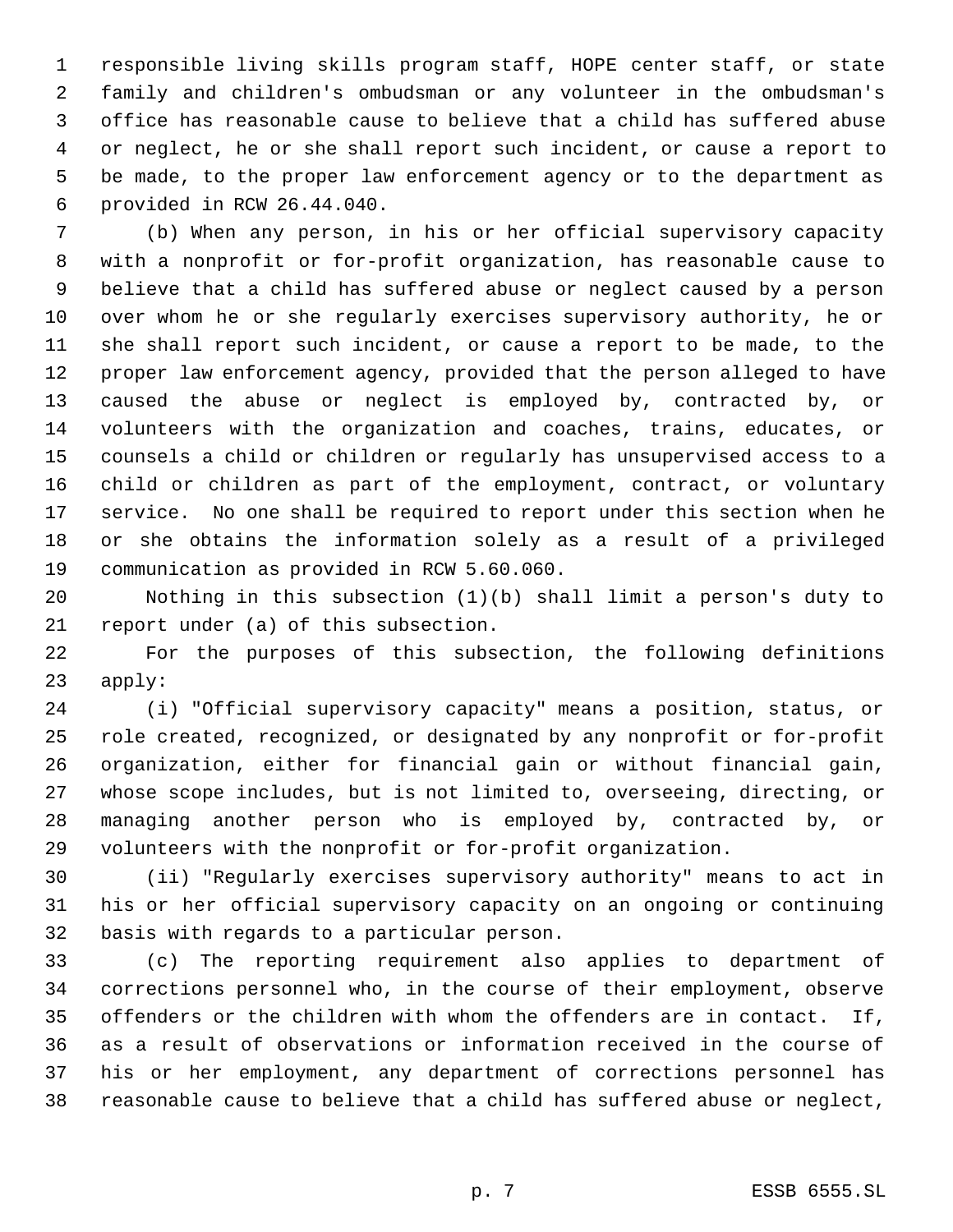he or she shall report the incident, or cause a report to be made, to the proper law enforcement agency or to the department as provided in RCW 26.44.040.

 (d) The reporting requirement shall also apply to any adult who has reasonable cause to believe that a child who resides with them, has suffered severe abuse, and is able or capable of making a report. For the purposes of this subsection, "severe abuse" means any of the following: Any single act of abuse that causes physical trauma of sufficient severity that, if left untreated, could cause death; any single act of sexual abuse that causes significant bleeding, deep bruising, or significant external or internal swelling; or more than one act of physical abuse, each of which causes bleeding, deep bruising, significant external or internal swelling, bone fracture, or unconsciousness.

 (e) The reporting requirement also applies to guardians ad litem, including court-appointed special advocates, appointed under Titles 11, 13, and 26 RCW, who in the course of their representation of children in these actions have reasonable cause to believe a child has been abused or neglected.

 (f) The report must be made at the first opportunity, but in no case longer than forty-eight hours after there is reasonable cause to believe that the child has suffered abuse or neglect. The report must include the identity of the accused if known.

 (2) The reporting requirement of subsection (1) of this section does not apply to the discovery of abuse or neglect that occurred during childhood if it is discovered after the child has become an adult. However, if there is reasonable cause to believe other children are or may be at risk of abuse or neglect by the accused, the reporting requirement of subsection (1) of this section does apply.

 (3) Any other person who has reasonable cause to believe that a child has suffered abuse or neglect may report such incident to the proper law enforcement agency or to the department of social and health services as provided in RCW 26.44.040.

 (4) The department, upon receiving a report of an incident of alleged abuse or neglect pursuant to this chapter, involving a child who has died or has had physical injury or injuries inflicted upon him or her other than by accidental means or who has been subjected to alleged sexual abuse, shall report such incident to the proper law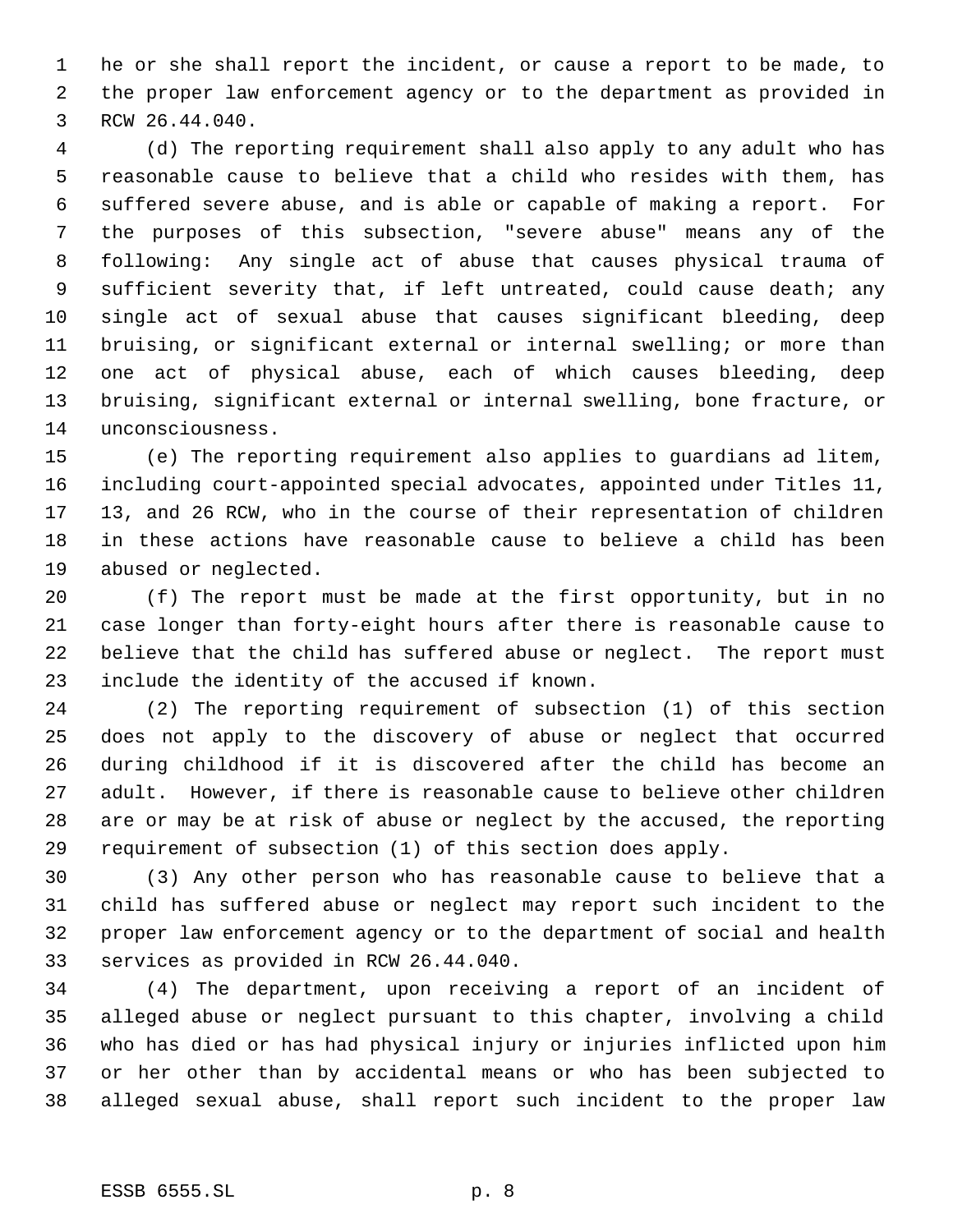enforcement agency. In emergency cases, where the child's welfare is endangered, the department shall notify the proper law enforcement agency within twenty-four hours after a report is received by the department. In all other cases, the department shall notify the law enforcement agency within seventy-two hours after a report is received by the department. If the department makes an oral report, a written report must also be made to the proper law enforcement agency within five days thereafter.

 (5) Any law enforcement agency receiving a report of an incident of alleged abuse or neglect pursuant to this chapter, involving a child who has died or has had physical injury or injuries inflicted upon him or her other than by accidental means, or who has been subjected to alleged sexual abuse, shall report such incident in writing as provided in RCW 26.44.040 to the proper county prosecutor or city attorney for appropriate action whenever the law enforcement agency's investigation reveals that a crime may have been committed. The law enforcement agency shall also notify the department of all reports received and the law enforcement agency's disposition of them. In emergency cases, where the child's welfare is endangered, the law enforcement agency shall notify the department within twenty-four hours. In all other cases, the law enforcement agency shall notify the department within seventy-two hours after a report is received by the law enforcement agency.

 (6) Any county prosecutor or city attorney receiving a report under subsection (5) of this section shall notify the victim, any persons the victim requests, and the local office of the department, of the decision to charge or decline to charge a crime, within five days of making the decision.

 (7) The department may conduct ongoing case planning and consultation with those persons or agencies required to report under this section, with consultants designated by the department, and with designated representatives of Washington Indian tribes if the client information exchanged is pertinent to cases currently receiving child protective services. Upon request, the department shall conduct such planning and consultation with those persons required to report under this section if the department determines it is in the best interests of the child. Information considered privileged by statute and not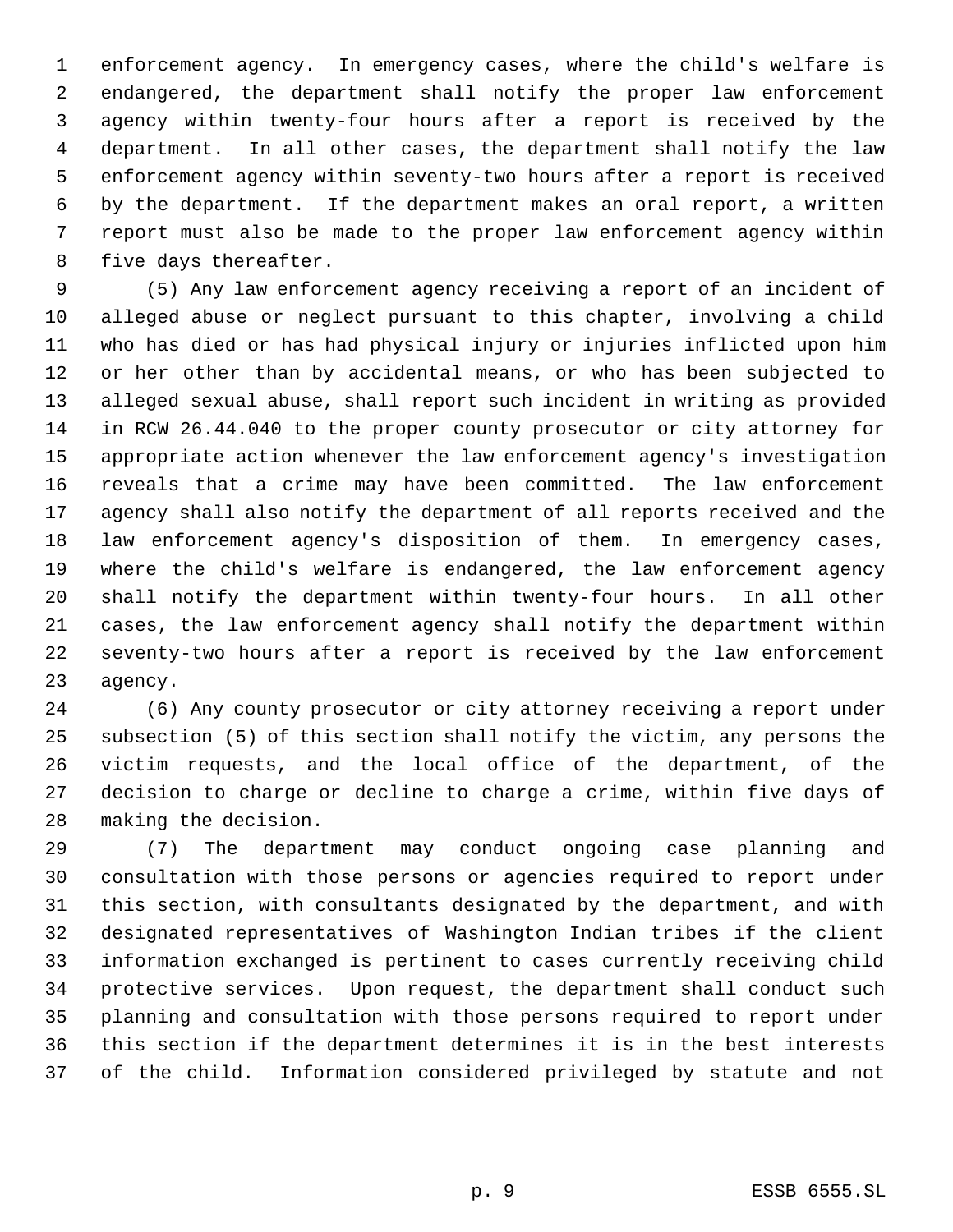directly related to reports required by this section must not be divulged without a valid written waiver of the privilege.

 (8) Any case referred to the department by a physician licensed under chapter 18.57 or 18.71 RCW on the basis of an expert medical opinion that child abuse, neglect, or sexual assault has occurred and that the child's safety will be seriously endangered if returned home, the department shall file a dependency petition unless a second licensed physician of the parents' choice believes that such expert medical opinion is incorrect. If the parents fail to designate a second physician, the department may make the selection. If a physician finds that a child has suffered abuse or neglect but that such abuse or neglect does not constitute imminent danger to the child's health or safety, and the department agrees with the physician's assessment, the child may be left in the parents' home while the department proceeds with reasonable efforts to remedy parenting deficiencies.

 (9) Persons or agencies exchanging information under subsection (7) of this section shall not further disseminate or release the information except as authorized by state or federal statute. Violation of this subsection is a misdemeanor.

 (10) Upon receiving a report of alleged abuse or neglect, the department shall make reasonable efforts to learn the name, address, and telephone number of each person making a report of abuse or neglect under this section. The department shall provide assurances of appropriate confidentiality of the identification of persons reporting under this section. If the department is unable to learn the information required under this subsection, the department shall only investigate cases in which:

 (a) The department believes there is a serious threat of substantial harm to the child;

 (b) The report indicates conduct involving a criminal offense that has, or is about to occur, in which the child is the victim; or

 (c) The department has a prior founded report of abuse or neglect with regard to a member of the household that is within three years of receipt of the referral.

 (11)(a) Upon receiving a report of alleged abuse or neglect, the department shall use one of the following discrete responses to reports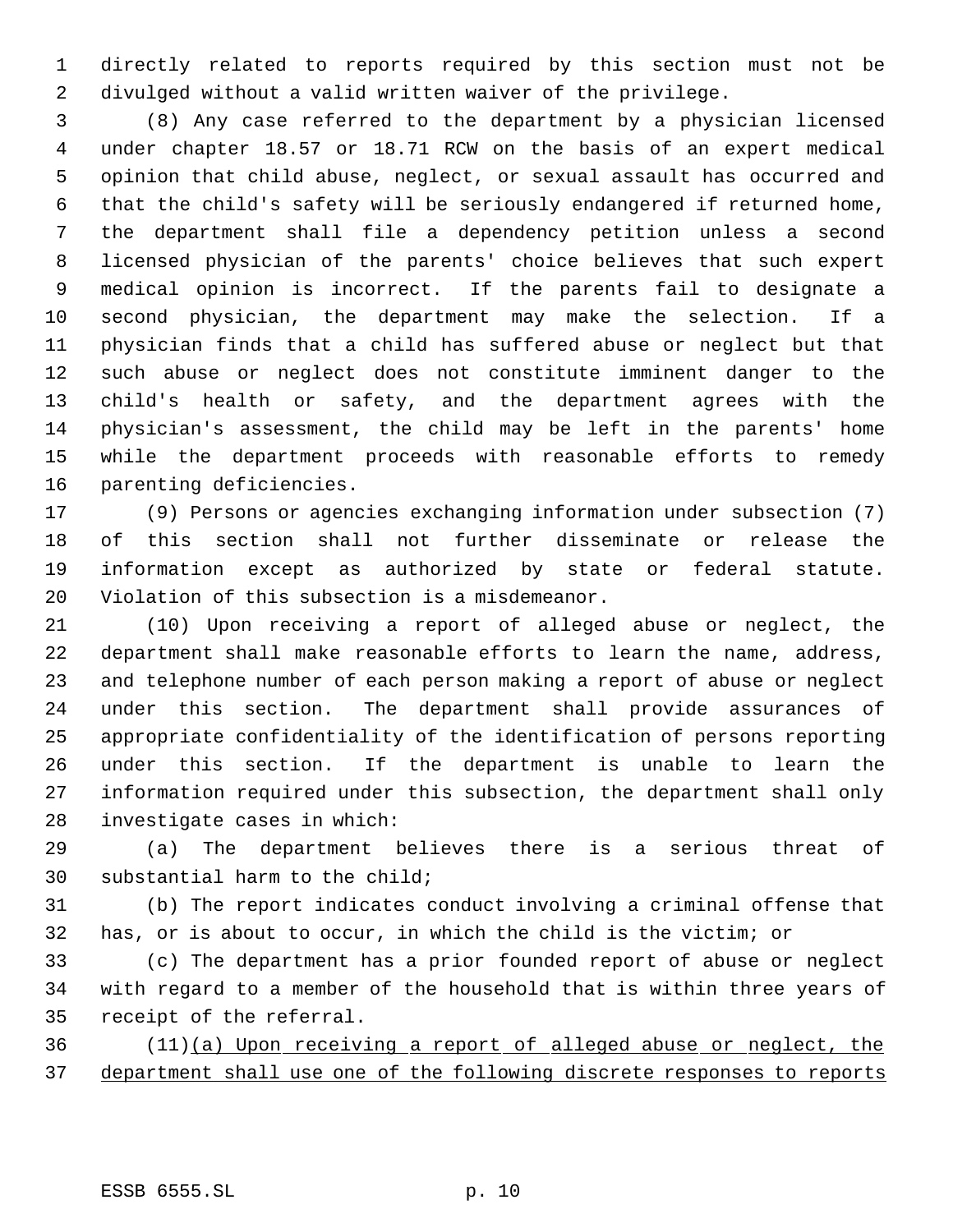| 1  | of child abuse or neglect that are screened in and accepted for         |
|----|-------------------------------------------------------------------------|
| 2  | departmental response:                                                  |
| 3  | (i) Investigation; or                                                   |
| 4  | (ii) Family assessment.                                                 |
| 5  | (b) In making the response in (a) of this subsection the department     |
| 6  | shall:                                                                  |
| 7  | (i) Use a method by which to assign cases to investigation or           |
| 8  | family assessment which are based on an array of factors that may       |
| 9  | include the presence of: Imminent danger, level of risk, number of      |
| 10 | previous child abuse or neglect reports, or other presenting case       |
| 11 | characteristics, such as the type of alleged maltreatment and the age   |
| 12 | of the alleged victim. Age of the alleged victim shall not be used as   |
| 13 | the sole criterion for determining case assignment;                     |
| 14 | (ii) Allow for a change in response assignment based on new             |
| 15 | information that alters risk or safety level;                           |
| 16 | (iii) Allow families assigned to family assessment to choose to         |
| 17 | receive an investigation rather than a family assessment;               |
| 18 | (iv) Provide a full investigation if a family refuses the initial       |
| 19 | family assessment;                                                      |
| 20 | (v) Provide voluntary services to families based on the results of      |
| 21 | the initial family assessment. If a family refuses voluntary services,  |
| 22 | and the department cannot identify specific facts related to risk or    |
| 23 | safety that warrant assignment to investigation under this chapter, and |
| 24 | there is not a history of reports of child abuse or neglect related to  |
| 25 | <u>the family, then the department must close the family assessment</u> |
| 26 | response case. However, if at any time the department identifies risk   |
| 27 | or safety factors that warrant an investigation under this chapter,     |
| 28 | then the family assessment response case must be reassigned to          |
| 29 | investigation;                                                          |
| 30 | (vi) Conduct an investigation, and not a family assessment, in          |
| 31 | response to an allegation that, the department determines based on the  |
| 32 | intake assessment:                                                      |
| 33 | (A) Poses a risk of "imminent harm" consistent with the definition      |
| 34 | provided in RCW 13.34.050, which includes, but is not limited to,       |
| 35 | sexual abuse and sexual exploitation as defined in this chapter;        |
| 36 | (B) Poses a serious threat of substantial harm to a child;              |
| 37 | (C) Constitutes conduct involving a criminal offense that has, or       |
| 38 | is about to occur, in which the child is the victim;                    |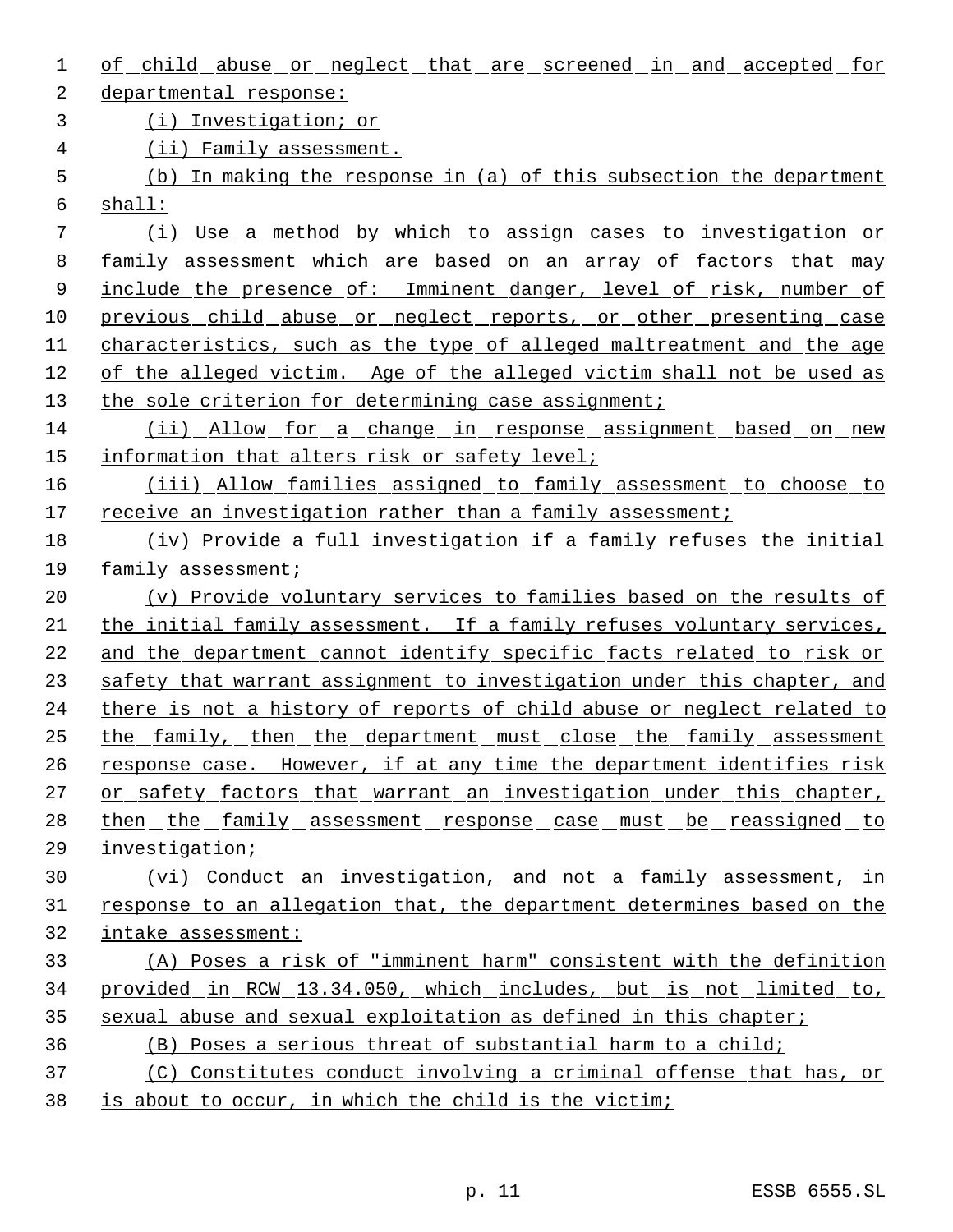(D) The child is an abandoned child as defined in RCW 13.34.030; (E) The child is an adjudicated dependent child as defined in RCW 13.34.030, or the child is in a facility that is licensed, operated, or 4 certified for care of children by the department under chapter 74.15 RCW, or by the department of early learning.

 (c) The department may not be held civilly liable for the decision to respond to an allegation of child abuse or neglect by using the family assessment response under this section unless the state or its 9 officers, agents, or employees acted with reckless disregard.

 (12)(a) For reports of alleged abuse or neglect that are accepted for investigation by the department, the investigation shall be conducted within time frames established by the department in rule. In no case shall the investigation extend longer than ninety days from the date the report is received, unless the investigation is being conducted under a written protocol pursuant to RCW 26.44.180 and a law enforcement agency or prosecuting attorney has determined that a longer investigation period is necessary. At the completion of the investigation, the department shall make a finding that the report of child abuse or neglect is founded or unfounded.

 (b) If a court in a civil or criminal proceeding, considering the same facts or circumstances as are contained in the report being investigated by the department, makes a judicial finding by a preponderance of the evidence or higher that the subject of the pending investigation has abused or neglected the child, the department shall adopt the finding in its investigation.

26 (( $(12)$ )) (13) For reports of alleged abuse or neglect that are 27 responded to through family assessment response, the department shall:

 (a) Provide the family with a written explanation of the procedure for assessment of the child and the family and its purposes;

 (b) Collaborate with the family to identify family strengths, 31 resources, and service needs, and develop a service plan with the goal of reducing risk of harm to the child and improving or restoring family well-being;

 (c) Complete the family assessment response within forty-five days 35 of receiving the report; however, upon parental agreement, the family assessment response period may be extended up to ninety days;

 (d) Offer services to the family in a manner that makes it clear that acceptance of the services is voluntary;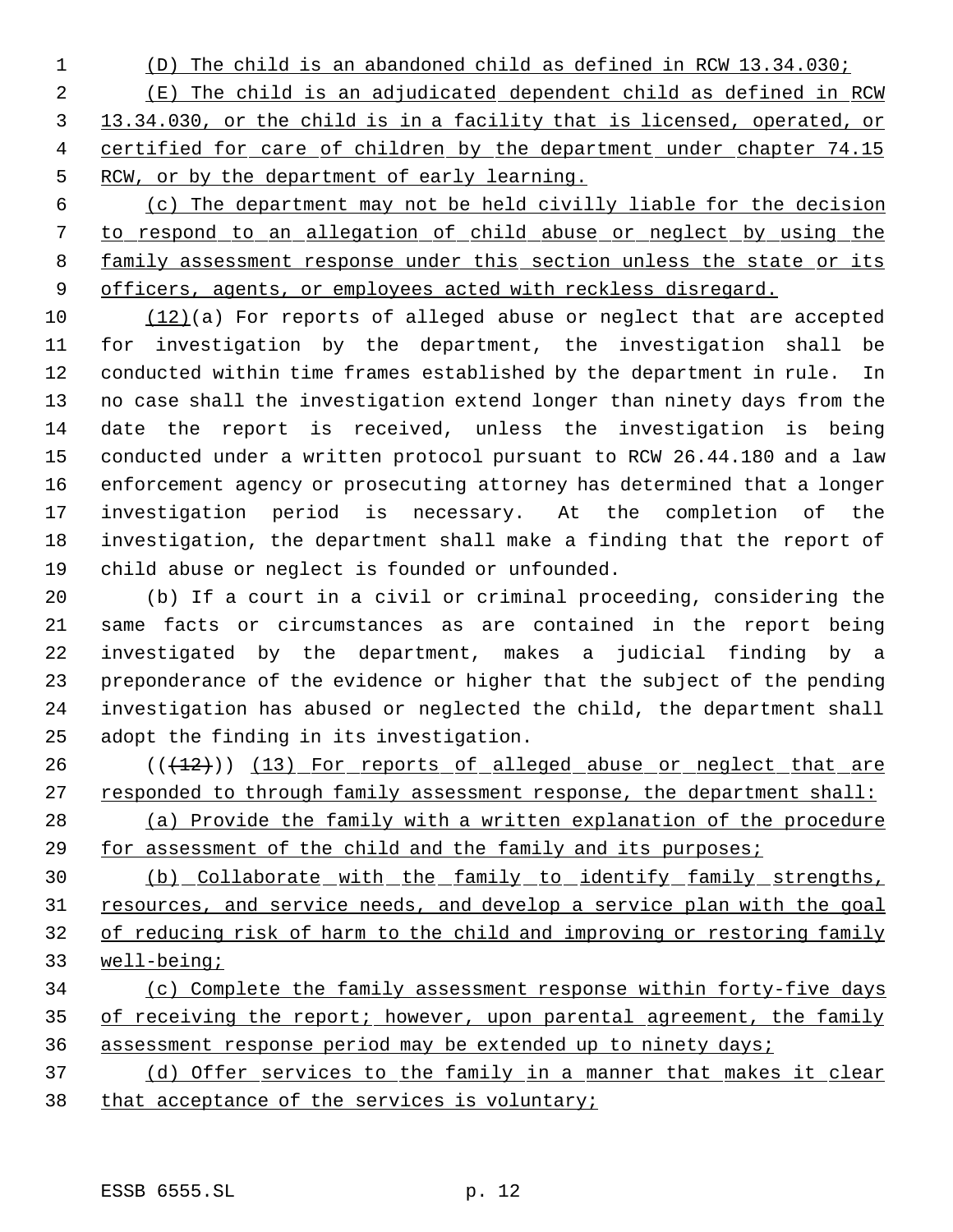(e) Implement the family assessment response in a consistent and 2 cooperative manner;

 (f) Have the parent or guardian sign an agreement to participate in 4 services before services are initiated that informs the parents of 5 their rights under family assessment response, all of their options, and the options the department has if the parents do not sign the consent form.

 (14) In conducting an investigation or family assessment of alleged abuse or neglect, the department or law enforcement agency:

10 (a) May interview children. If the department determines that the 11 response to the allegation will be family assessment response, the 12 preferred practice is to request a parent's, quardian's, or custodian's permission to interview the child before conducting the child interview unless doing so would compromise the safety of the child or the 15 integrity of the assessment. The interviews may be conducted on school premises, at day-care facilities, at the child's home, or at other 17 suitable locations outside of the presence of parents. If the allegation is investigated, parental notification of the interview must occur at the earliest possible point in the investigation that will not jeopardize the safety or protection of the child or the course of the investigation. Prior to commencing the interview the department or law enforcement agency shall determine whether the child wishes a third party to be present for the interview and, if so, shall make reasonable efforts to accommodate the child's wishes. Unless the child objects, the department or law enforcement agency shall make reasonable efforts to include a third party in any interview so long as the presence of the third party will not jeopardize the course of the investigation; and

 (b) Shall have access to all relevant records of the child in the possession of mandated reporters and their employees.

 $((+13))$   $(15)$  If a report of alleged abuse or neglect is founded and constitutes the third founded report received by the department within the last twelve months involving the same child or family, the department shall promptly notify the office of the family and children's ombudsman of the contents of the report. The department shall also notify the ombudsman of the disposition of the report.

( $(\overline{+14})$ )  $(16)$  In investigating and responding to allegations of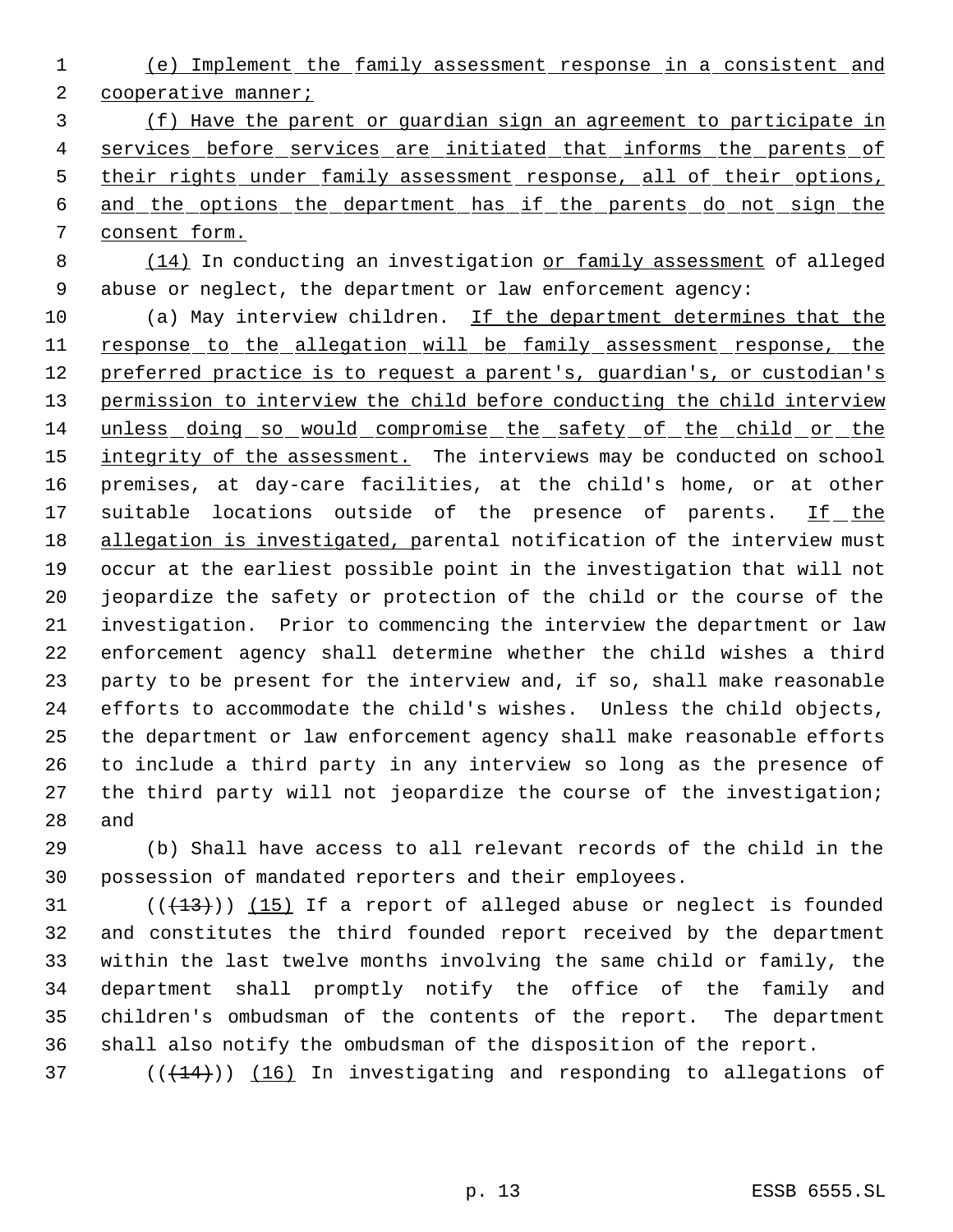child abuse and neglect, the department may conduct background checks as authorized by state and federal law.

3 (( $(15)$ )) (17)(a) The department shall maintain investigation records and conduct timely and periodic reviews of all founded cases of abuse and neglect. The department shall maintain a log of screened-out nonabusive cases.

 (b) In the family assessment response, the department shall not 8 make a finding as to whether child abuse or neglect occurred. No one shall be named as a perpetrator and no investigative finding shall be entered in the department's child abuse or neglect database.

11  $((+16))$   $(18)$  The department shall use a risk assessment process when investigating alleged child abuse and neglect referrals. The department shall present the risk factors at all hearings in which the placement of a dependent child is an issue. Substance abuse must be a 15 risk factor. ((The department shall, within funds appropriated for 16 this purpose, offer enhanced community based services to persons who 17 are determined not to require further state intervention.

 $(17)$ ) (19) Upon receipt of a report of alleged abuse or neglect the law enforcement agency may arrange to interview the person making the report and any collateral sources to determine if any malice is involved in the reporting.

 (( $(18)$ )) (20) Upon receiving a report of alleged abuse or neglect involving a child under the court's jurisdiction under chapter 13.34 RCW, the department shall promptly notify the child's guardian ad litem of the report's contents. The department shall also notify the guardian ad litem of the disposition of the report. For purposes of this subsection, "guardian ad litem" has the meaning provided in RCW 13.34.030.

 **Sec. 4.** RCW 26.44.031 and 2007 c 220 s 3 are each amended to read as follows:

 (1) To protect the privacy in reporting and the maintenance of reports of nonaccidental injury, neglect, death, sexual abuse, and cruelty to children by their parents, and to safeguard against arbitrary, malicious, or erroneous information or actions, the department shall not disclose or maintain information related to reports of child abuse or neglect except as provided in this section or as otherwise required by state and federal law.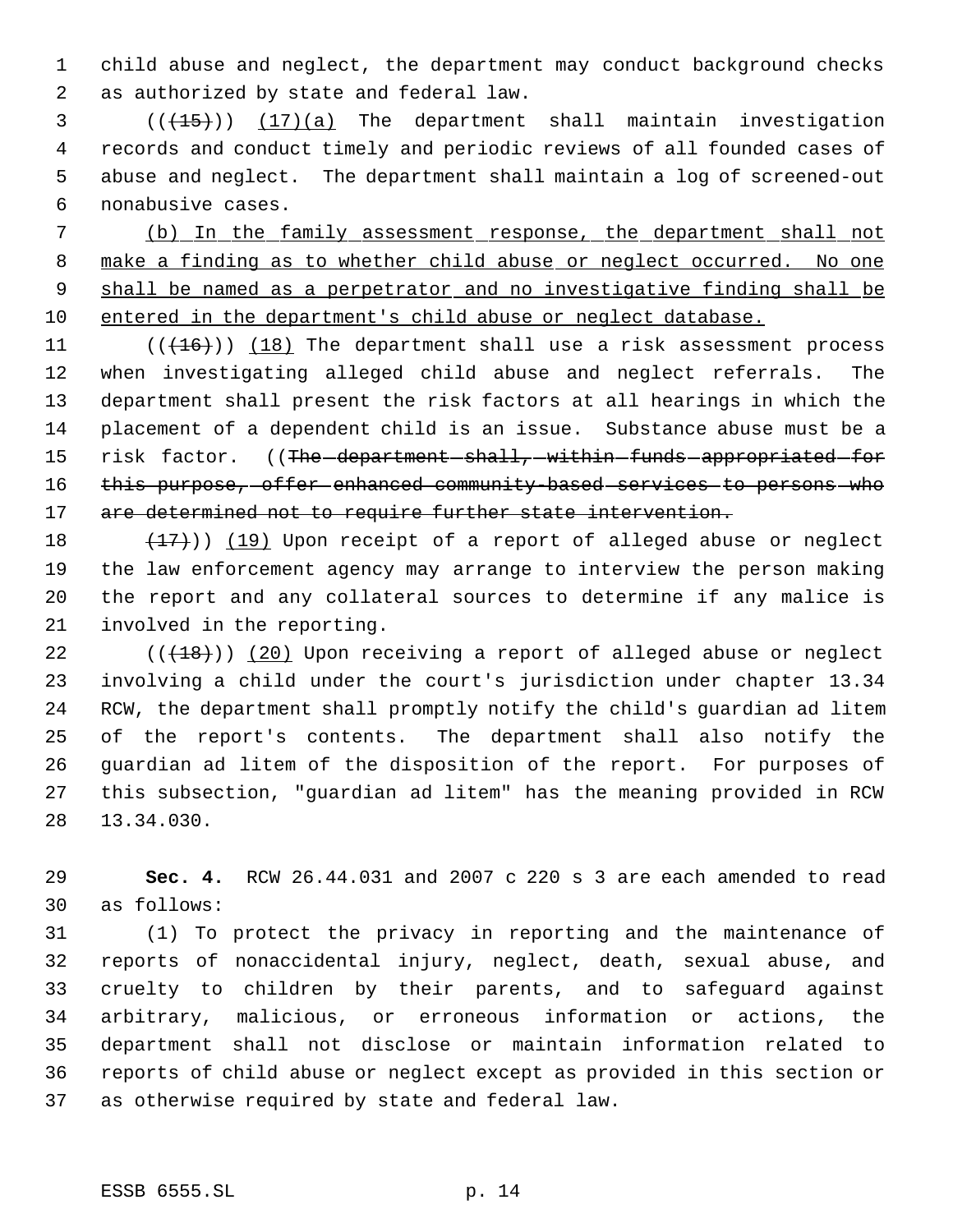(2) The department shall destroy all of its records concerning:

 (a) A screened-out report, within three years from the receipt of the report; and

 (b) An unfounded or inconclusive report, within six years of completion of the investigation, unless a prior or subsequent founded report has been received regarding the child who is the subject of the report, a sibling or half-sibling of the child, or a parent, guardian, or legal custodian of the child, before the records are destroyed.

 (3) The department may keep records concerning founded reports of child abuse or neglect as the department determines by rule.

11 (4) ((An)) No unfounded, screened-out, or inconclusive report or 12 information about a family's participation or nonparticipation in the 13 family assessment response may ((not)) be disclosed to a child-placing agency, private adoption agency, or any other provider licensed under 15 chapter 74.15 RCW without the consent of the individual who is the 16 subject of the report or family assessment, unless:

 (a) The individual seeks to become a licensed foster parent or 18 adoptive parent; or

 (b) The individual is the parent or legal custodian of a child being served by one of the agencies referenced in this subsection.

 (5)(a) If the department fails to comply with this section, an individual who is the subject of a report may institute proceedings for injunctive or other appropriate relief for enforcement of the requirement to purge information. These proceedings may be instituted in the superior court for the county in which the person resides or, if the person is not then a resident of this state, in the superior court for Thurston county.

 (b) If the department fails to comply with subsection (4) of this 29 section and an individual who is the subject of the report or family 30 assessment response information is harmed by the disclosure of information, in addition to the relief provided in (a) of this subsection, the court may award a penalty of up to one thousand dollars and reasonable attorneys' fees and court costs to the petitioner.

 (c) A proceeding under this subsection does not preclude other methods of enforcement provided for by law.

 (6) Nothing in this section shall prevent the department from retaining general, nonidentifying information which is required for state and federal reporting and management purposes.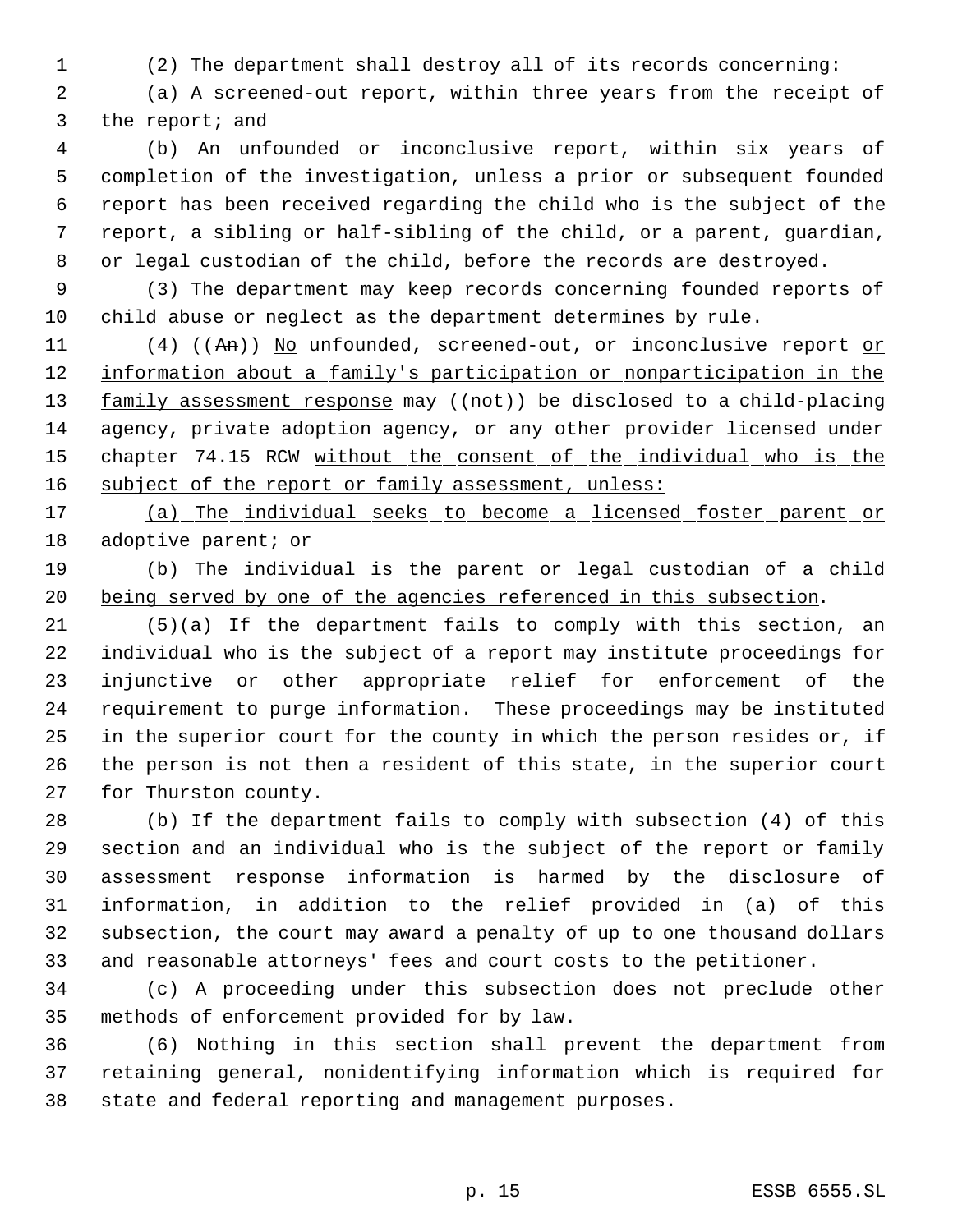**Sec. 5.** RCW 26.44.050 and 1999 c 176 s 33 are each amended to read as follows:

 Except as provided in RCW 26.44.030(11), upon the receipt of a report concerning the possible occurrence of abuse or neglect, the law enforcement agency or the department of social and health services must investigate and provide the protective services section with a report in accordance with chapter 74.13 RCW, and where necessary to refer such report to the court.

 A law enforcement officer may take, or cause to be taken, a child into custody without a court order if there is probable cause to believe that the child is abused or neglected and that the child would be injured or could not be taken into custody if it were necessary to first obtain a court order pursuant to RCW 13.34.050. The law enforcement agency or the department of social and health services investigating such a report is hereby authorized to photograph such a child for the purpose of providing documentary evidence of the physical condition of the child.

 NEW SECTION. **Sec. 6.** A new section is added to chapter 26.44 RCW to read as follows:

 (1) Within ten days of the conclusion of the family assessment, the department must meet with the child's parent or guardian to discuss the recommendation for services to address child safety concerns or significant risk of subsequent child maltreatment.

 (2) If the parent or guardian disagrees with the department's recommendation regarding the provision of services, the department shall convene a family team decision-making meeting to discuss the recommendations and objections. The caseworker's supervisor and area administrator shall attend the meeting.

 (3) If the department determines, based on the results of the family assessment, that services are not recommended then the department shall close the family assessment response case.

 **Sec. 7.** RCW 74.13.020 and 2011 c 330 s 4 are each reenacted and amended to read as follows:

For purposes of this chapter:

35 (1) "Case management" means ((the management of services delivered 36 to -children - and -families - in - the -child - welfare - system, - including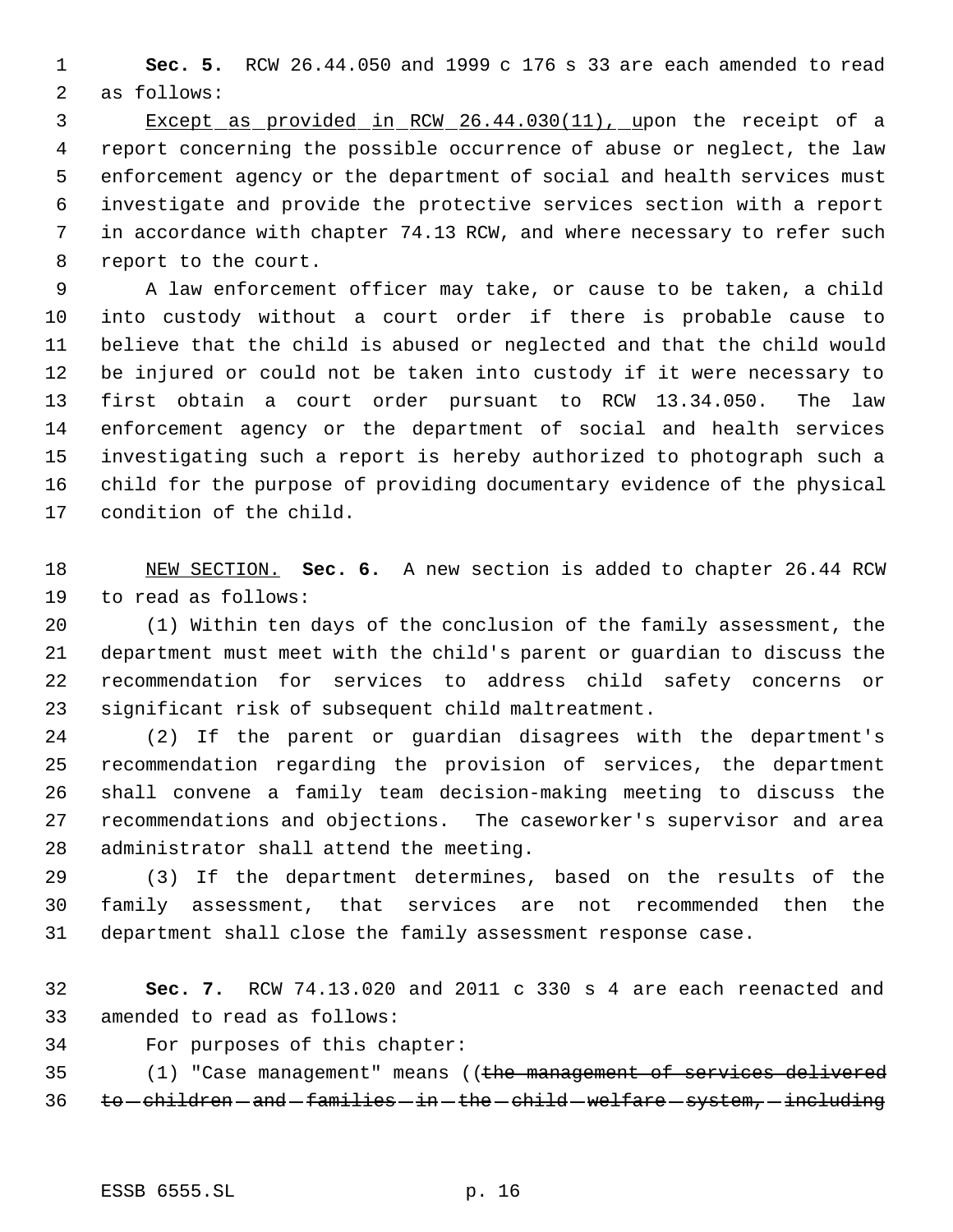1 permanency  $-$  services,  $-$  caseworker-child  $-$  visits,  $-$  family  $-$  visits,  $-$  the convening of family group conferences, the development and revision of the case plan, the coordination and monitoring of services needed by 4 the -child -and -family, -and -the -assumption -of -court-related -duties, 5 excluding legal representation, including preparing court reports, attending judicial hearings and permanency hearings, and ensuring that 7 the child is progressing toward permanency within state and federal 8 mandates, including the Indian child welfare act) convening family 9 meetings, developing, revising, and monitoring implementation of any 10 case plan or individual service and safety plan, coordinating and 11 monitoring services needed by the child and family, caseworker-child 12 visits, family visits, and the assumption of court-related duties, 13 excluding legal representation, including preparing court reports, attending judicial hearings and permanency hearings, and ensuring that 15 the child is progressing toward permanency within state and federal mandates, including the Indian child welfare act.

(2) "Child" means:

(a) A person less than eighteen years of age; or

 (b) A person age eighteen to twenty-one years who is eligible to receive the extended foster care services authorized under RCW 74.13.031.

 (3) "Child protective services" has the same meaning as in RCW 26.44.020.

 (4) "Child welfare services" means social services including voluntary and in-home services, out-of-home care, case management, and adoption services which strengthen, supplement, or substitute for, parental care and supervision for the purpose of:

 (a) Preventing or remedying, or assisting in the solution of problems which may result in families in conflict, or the neglect, abuse, exploitation, or criminal behavior of children;

 (b) Protecting and caring for dependent, abused, or neglected children;

 (c) Assisting children who are in conflict with their parents, and assisting parents who are in conflict with their children, with services designed to resolve such conflicts;

 (d) Protecting and promoting the welfare of children, including the 37 strengthening of their own homes where possible, or, where needed;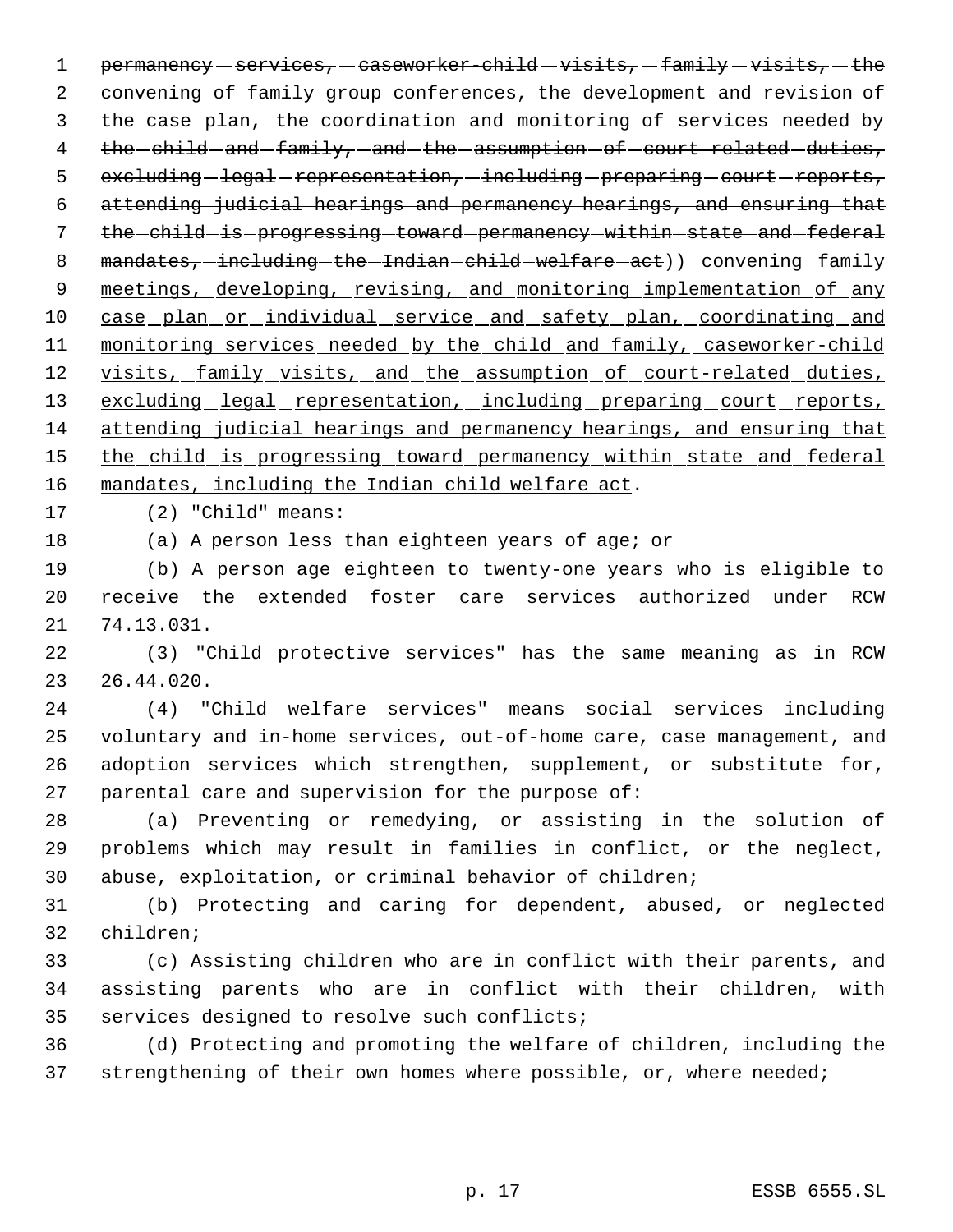(e) Providing adequate care of children away from their homes in foster family homes or day care or other child care agencies or facilities.

 "Child welfare services" does not include child protection services.

 (5) "Committee" means the child welfare transformation design committee.

 (6) "Department" means the department of social and health services.

 (7) "Extended foster care services" means residential and other support services the department is authorized to provide to foster children. These services include, but are not limited to, placement in licensed, relative, or otherwise approved care, or supervised independent living settings; assistance in meeting basic needs; independent living services; medical assistance; and counseling or treatment.

 (8) "Family assessment" means a comprehensive assessment of child 18 safety, risk of subsequent child abuse or neglect, and family strengths 19 and needs that is applied to a child abuse or neglect report. Family assessment does not include a determination as to whether child abuse 21 or neglect occurred, but does determine the need for services to 22 address the safety of the child and the risk of subsequent maltreatment.

 (9) "Measurable effects" means a statistically significant change which occurs as a result of the service or services a supervising agency is assigned in a performance-based contract, in time periods established in the contract.

 $((+9))$   $(10)$  "Out-of-home care services" means services provided after the shelter care hearing to or for children in out-of-home care, as that term is defined in RCW 13.34.030, and their families, including the recruitment, training, and management of foster parents, the recruitment of adoptive families, and the facilitation of the adoption process, family reunification, independent living, emergency shelter, residential group care, and foster care, including relative placement.

35 (( $(10)$ )) (11) "Performance-based contracting" means the structuring of all aspects of the procurement of services around the purpose of the work to be performed and the desired results with the contract requirements set forth in clear, specific, and objective terms with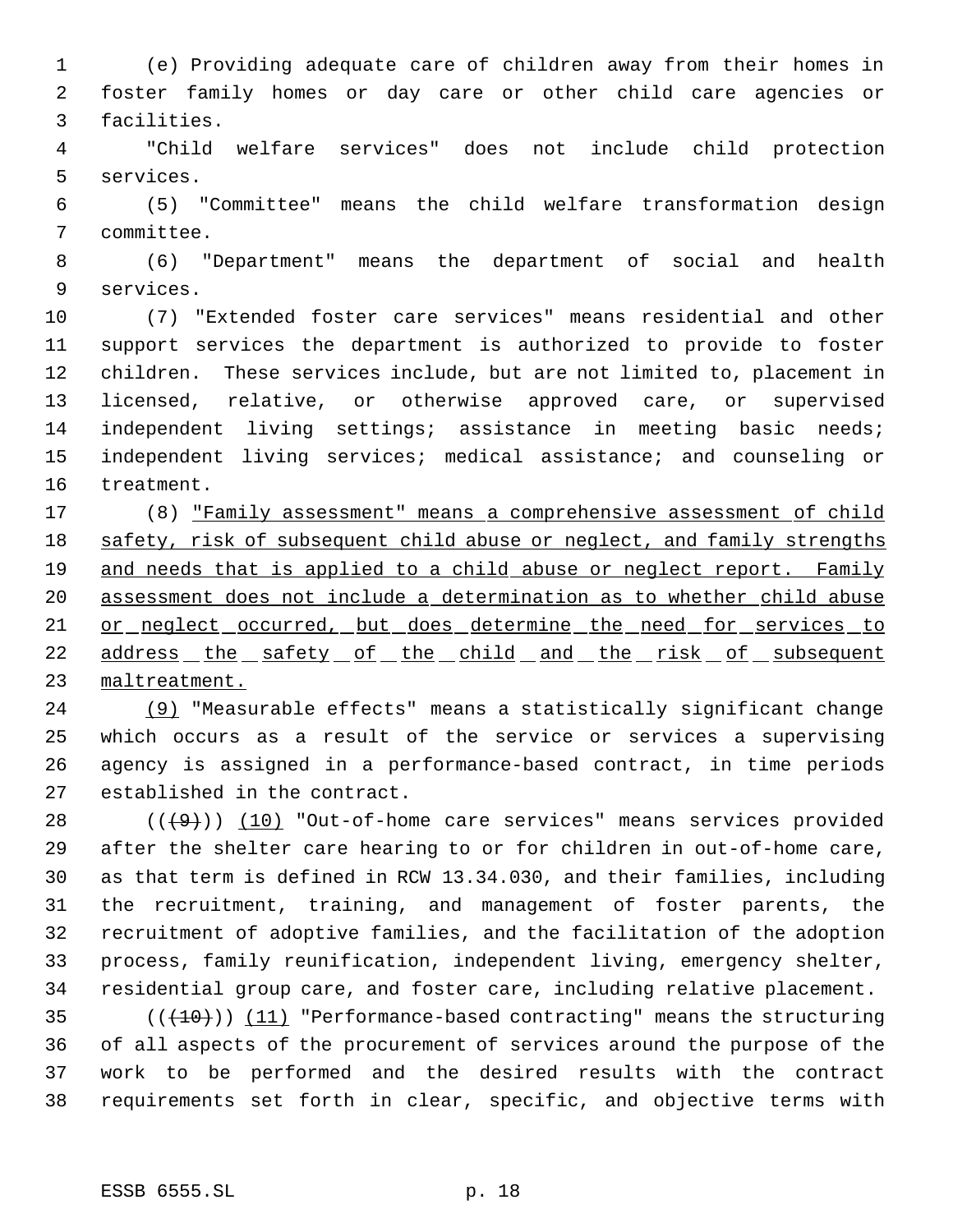measurable outcomes. Contracts shall also include provisions that link the performance of the contractor to the level and timing of reimbursement.

4 (( $(11)$ )) (12) "Permanency services" means long-term services provided to secure a child's safety, permanency, and well-being, including foster care services, family reunification services, adoption services, and preparation for independent living services.

 $((+12))$   $(13)$  "Primary prevention services" means services which are designed and delivered for the primary purpose of enhancing child and family well-being and are shown, by analysis of outcomes, to reduce the risk to the likelihood of the initial need for child welfare services.

 $((+13))$   $(14)$  "Supervising agency" means an agency licensed by the state under RCW 74.15.090, or licensed by a federally recognized Indian tribe located in this state under RCW 74.15.190, that has entered into a performance-based contract with the department to provide case management for the delivery and documentation of child welfare services, as defined in this section.

 **Sec. 8.** RCW 74.13.031 and 2011 c 330 s 5 and 2011 c 160 s 2 are each reenacted and amended to read as follows:

 (1) The department and supervising agencies shall develop, administer, supervise, and monitor a coordinated and comprehensive plan that establishes, aids, and strengthens services for the protection and care of runaway, dependent, or neglected children.

 (2) Within available resources, the department and supervising agencies shall recruit an adequate number of prospective adoptive and foster homes, both regular and specialized, i.e. homes for children of ethnic minority, including Indian homes for Indian children, sibling groups, handicapped and emotionally disturbed, teens, pregnant and parenting teens, and the department shall annually report to the governor and the legislature concerning the department's and supervising agency's success in: (a) Meeting the need for adoptive and foster home placements; (b) reducing the foster parent turnover rate; (c) completing home studies for legally free children; and (d) implementing and operating the passport program required by RCW 74.13.285. The report shall include a section entitled "Foster Home Turn-Over, Causes and Recommendations."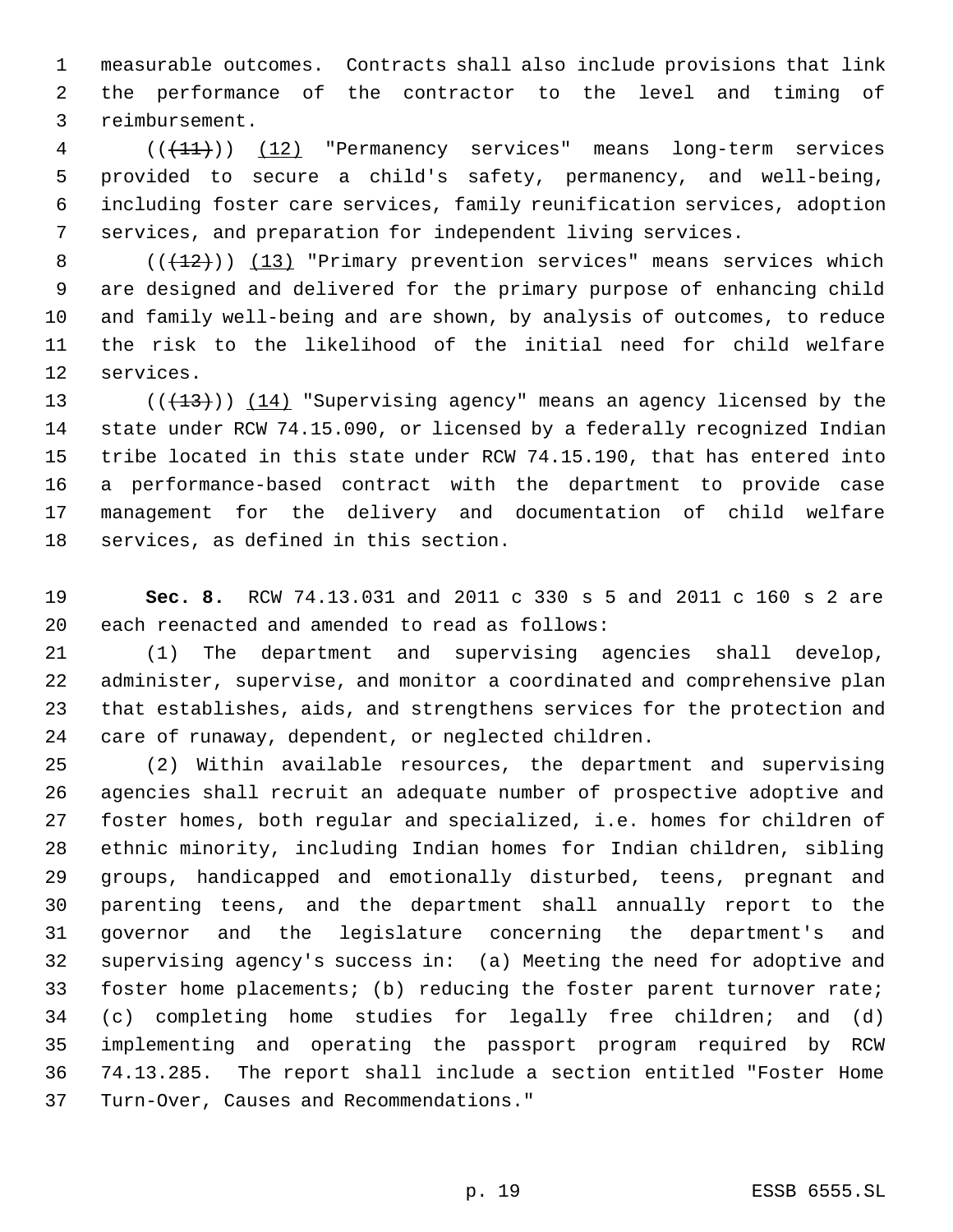(3) The department shall investigate complaints of any recent act or failure to act on the part of a parent or caretaker that results in death, serious physical or emotional harm, or sexual abuse or exploitation, or that presents an imminent risk of serious harm, and on the basis of the findings of such investigation, offer child welfare services in relation to the problem to such parents, legal custodians, or persons serving in loco parentis, and/or bring the situation to the attention of an appropriate court, or another community agency. An investigation is not required of nonaccidental injuries which are clearly not the result of a lack of care or supervision by the child's parents, legal custodians, or persons serving in loco parentis. If the investigation reveals that a crime against a child may have been committed, the department shall notify the appropriate law enforcement agency.

 (4) As provided in RCW 26.44.030(11), the department may respond to 16 a report of child abuse or neglect by using the family assessment 17 response.

 (5) The department or supervising agencies shall offer, on a voluntary basis, family reconciliation services to families who are in conflict.

 $((\langle 5 \rangle)(6)$  The department or supervising agencies shall monitor placements of children in out-of-home care and in-home dependencies to assure the safety, well-being, and quality of care being provided is within the scope of the intent of the legislature as defined in RCW 74.13.010 and 74.15.010. Under this section children in out-of-home care and in-home dependencies and their caregivers shall receive a private and individual face-to-face visit each month. The department and the supervising agencies shall randomly select no less than ten percent of the caregivers currently providing care to receive one unannounced face-to-face visit in the caregiver's home per year. No caregiver will receive an unannounced visit through the random selection process for two consecutive years. If the caseworker makes a good faith effort to conduct the unannounced visit to a caregiver and is unable to do so, that month's visit to that caregiver need not be unannounced. The department and supervising agencies are encouraged to group monthly visits to caregivers by geographic area so that in the event an unannounced visit cannot be completed, the caseworker may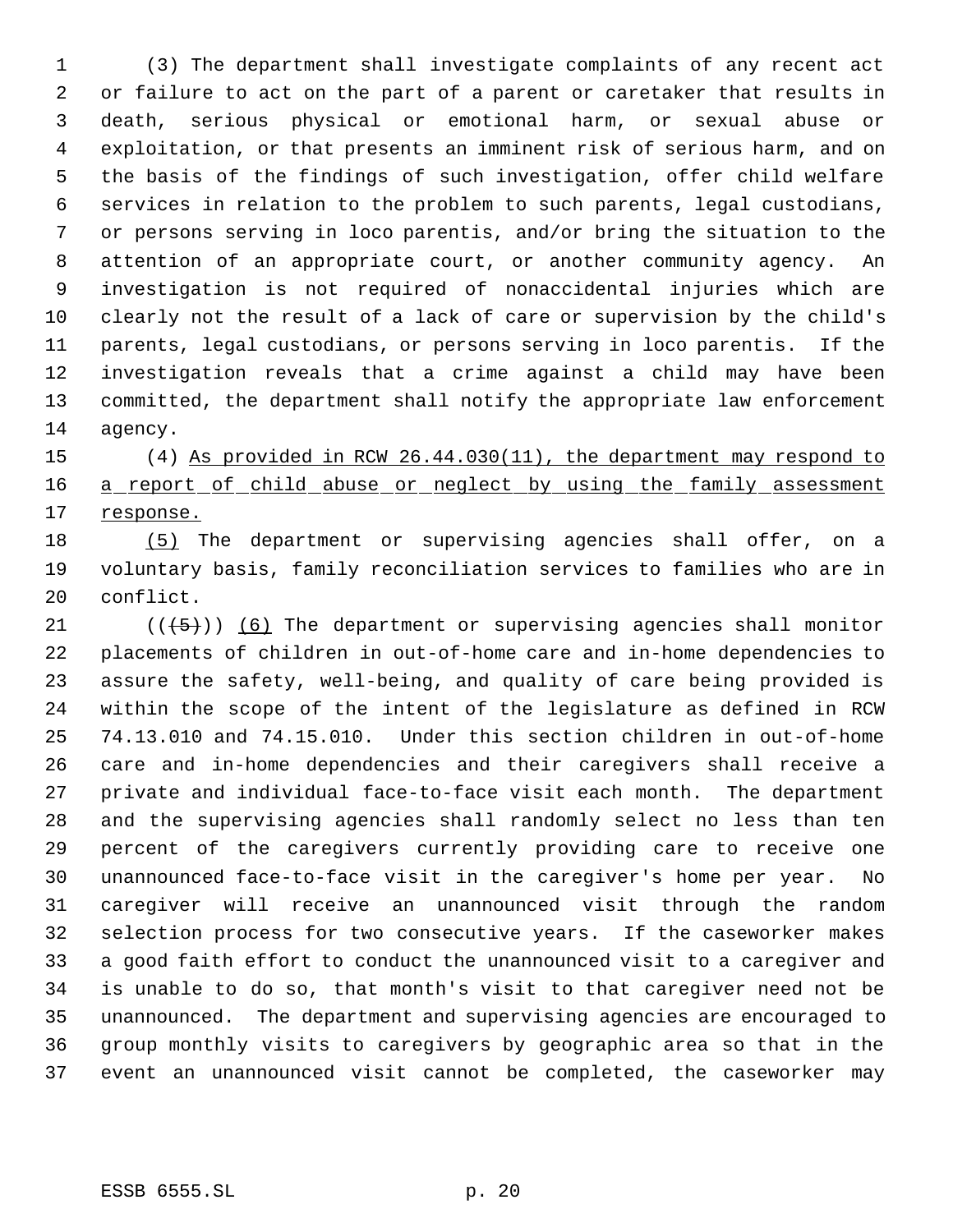complete other required monthly visits. The department shall use a method of random selection that does not cause a fiscal impact to the department.

 The department or supervising agencies shall conduct the monthly visits with children and caregivers to whom it is providing child welfare services.

 $((+6))$   $(7)$  The department and supervising agencies shall have authority to accept custody of children from parents and to accept custody of children from juvenile courts, where authorized to do so under law, to provide child welfare services including placement for adoption, to provide for the routine and necessary medical, dental, and mental health care, or necessary emergency care of the children, and to provide for the physical care of such children and make payment of maintenance costs if needed. Except where required by Public Law 95- 608 (25 U.S.C. Sec. 1915), no private adoption agency which receives children for adoption from the department shall discriminate on the basis of race, creed, or color when considering applications in their placement for adoption.

19  $((+7+))$   $(8)$  The department and supervising agency shall have authority to provide temporary shelter to children who have run away from home and who are admitted to crisis residential centers.

22  $((+8))$  (9) The department and supervising agency shall have authority to purchase care for children.

 $((+9))$  (10) The department shall establish a children's services advisory committee with sufficient members representing supervising agencies which shall assist the secretary in the development of a partnership plan for utilizing resources of the public and private sectors, and advise on all matters pertaining to child welfare, licensing of child care agencies, adoption, and services related thereto. At least one member shall represent the adoption community.

 $((+10))$  (11) The department and supervising agencies shall have authority to provide continued extended foster care services to youth ages eighteen to twenty-one years to participate in or complete a secondary education program or a secondary education equivalency program.

36  $((+11))$  (12) The department( $(-+h\alpha s)$ ) shall have authority to provide adoption support benefits, or relative guardianship subsidies on behalf of youth ages eighteen to twenty-one years who achieved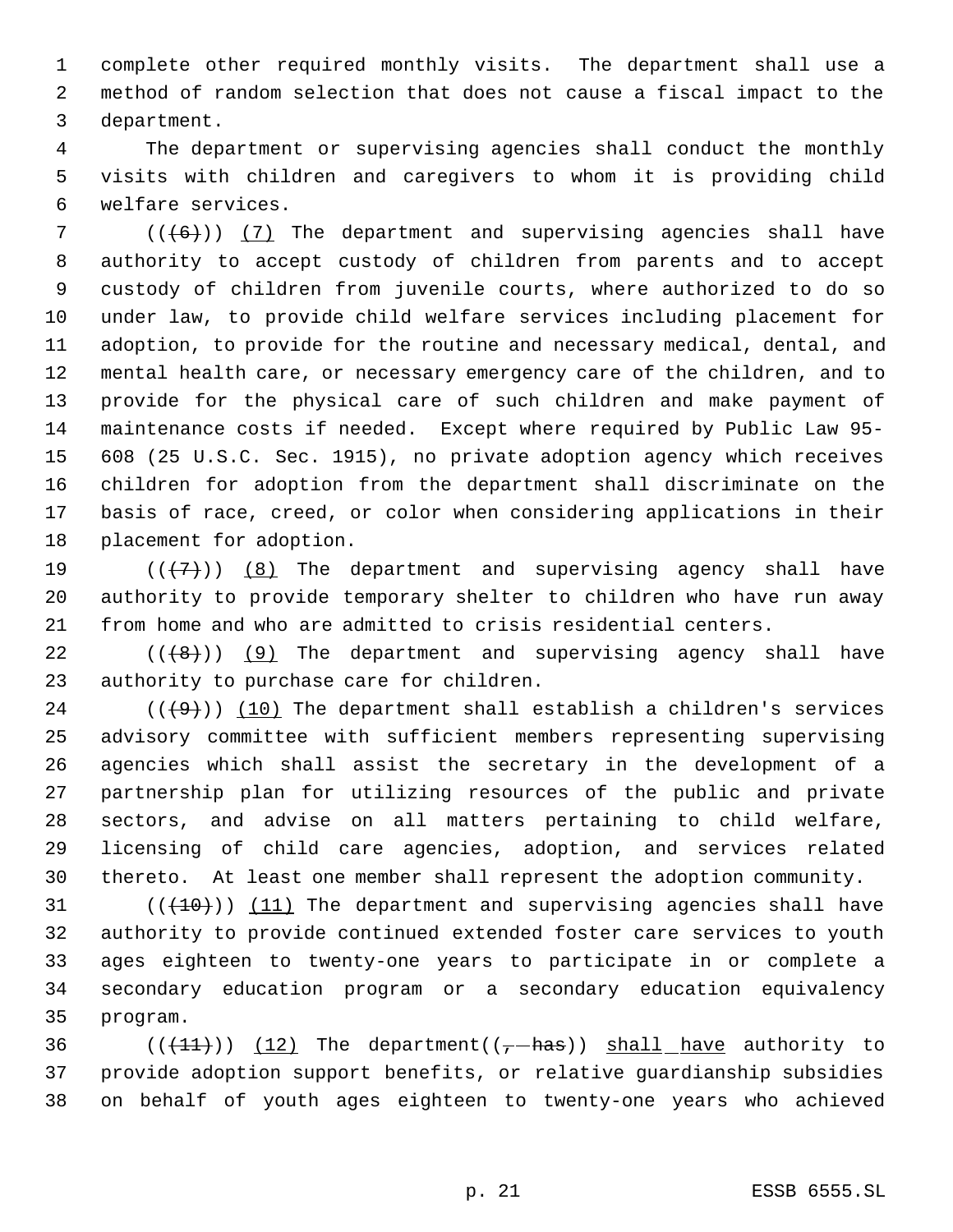permanency through adoption or a relative guardianship at age sixteen 2 or older and who meet the criteria described in subsection  $((+10))$ (11) of this section.

 (( $(12)$ )) (13) The department shall refer cases to the division of child support whenever state or federal funds are expended for the care and maintenance of a child, including a child with a developmental disability who is placed as a result of an action under chapter 13.34 RCW, unless the department finds that there is good cause not to pursue collection of child support against the parent or parents of the child. Cases involving individuals age eighteen through twenty shall not be referred to the division of child support unless required by federal law.

 $((+13))$   $(14)$  The department and supervising agencies shall have authority within funds appropriated for foster care services to purchase care for Indian children who are in the custody of a federally recognized Indian tribe or tribally licensed child-placing agency pursuant to parental consent, tribal court order, or state juvenile 18 court order; and the purchase of such care shall be subject to the same eligibility standards and rates of support applicable to other children for whom the department purchases care.

 Notwithstanding any other provision of RCW 13.32A.170 through 13.32A.200 and 74.13.032 through 74.13.036, or of this section all 23 services to be provided by the department under subsections  $(4)$ ,  $((6)$ , and)) (7), and (8) of this section, subject to the limitations of these subsections, may be provided by any program offering such services funded pursuant to Titles II and III of the federal juvenile justice and delinquency prevention act of 1974.

 $((+14))$   $(15)$  Within amounts appropriated for this specific purpose, the supervising agency or department shall provide preventive services to families with children that prevent or shorten the duration of an out-of-home placement.

 (( $\left(\frac{15}{15}\right)$ ) (16) The department and supervising agencies shall have authority to provide independent living services to youths, including individuals who have attained eighteen years of age, and have not attained twenty-one years of age who are or have been in foster care.

36  $((+16))$   $(17)$  The department and supervising agencies shall consult at least quarterly with foster parents, including members of the foster parent association of Washington state, for the purpose of receiving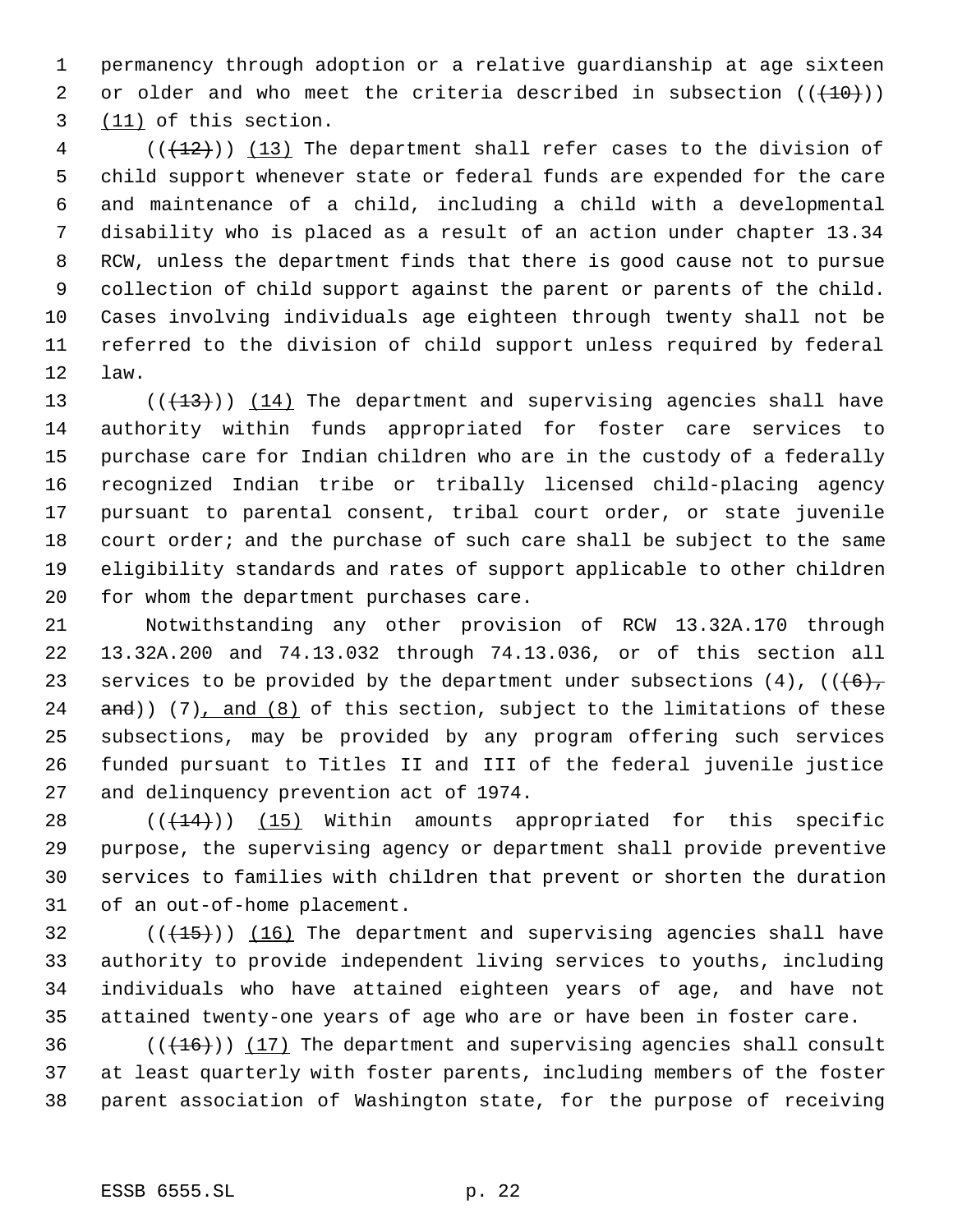information and comment regarding how the department and supervising agencies are performing the duties and meeting the obligations specified in this section and RCW 74.13.250 and 74.13.320 regarding the recruitment of foster homes, reducing foster parent turnover rates, providing effective training for foster parents, and administering a coordinated and comprehensive plan that strengthens services for the protection of children. Consultation shall occur at the regional and statewide levels.

 (18)(a) The department shall, within current funding levels, place on its public web site a document listing the duties and responsibilities the department has to a child subject to a dependency petition including, but not limited to, the following:

 (i) Reasonable efforts, including the provision of services, toward reunification of the child with his or her family;

 (ii) Sibling visits subject to the restrictions in RCW 13.34.136(2)(b)(ii);

(iii) Parent-child visits;

 (iv) Statutory preference for placement with a relative or other suitable person, if appropriate; and

 (v) Statutory preference for an out-of-home placement that allows the child to remain in the same school or school district, if practical and in the child's best interests.

 (b) The document must be prepared in conjunction with a community-based organization and must be updated as needed.

 NEW SECTION. **Sec. 9.** The Washington state institute for public policy shall conduct an evaluation of the implementation of the family assessment response. The institute shall define the data to be gathered and maintained. At a minimum, the evaluations must address child safety measures, out-of-home placement rates, re-referral rates, and caseload sizes and demographics. The institute shall deliver its first report no later than December 1, 2014, and its final report by December 1, 2016.

 NEW SECTION. **Sec. 10.** The department of social and health services shall conduct two client satisfaction surveys of families that have been placed in the family assessment response. The first survey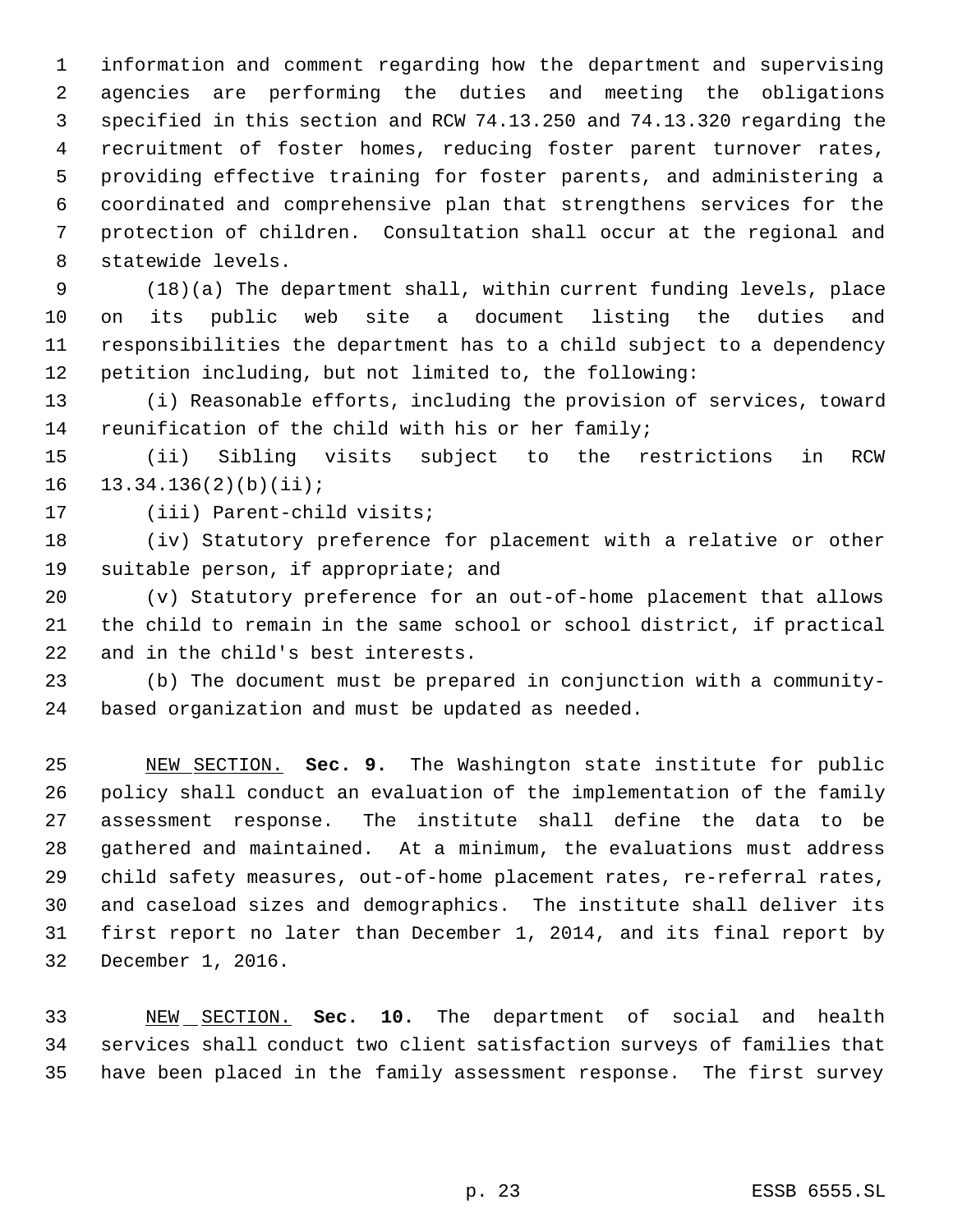results shall be reported no later than December 1, 2014. The second survey results shall be reported no later than December 1, 2016.

 **Sec. 11.** RCW 26.44.125 and 1998 c 314 s 9 are each amended to read as follows:

 (1) A person who is named as an alleged perpetrator after October 1, 1998, in a founded report of child abuse or neglect has the right to seek review and amendment of the finding as provided in this section.

8 (2) Within ((twenty)) thirty calendar days after ((receiving 9 written notice from the department) the department has notified the 10 alleged perpetrator under RCW 26.44.100 that  $((a))$  the person is named as an alleged perpetrator in a founded report of child abuse or neglect, he or she may request that the department review the finding. The request must be made in writing. The written notice provided by 14 the department must contain at least the following information in plain language:

# (a) Information about the department's investigative finding as it 17 relates to the alleged perpetrator;

18 (b) Sufficient factual information to apprise the alleged 19 perpetrator of the date and nature of the founded reports;

 (c) That the alleged perpetrator has the right to submit to child protective services a written response regarding the child protective services finding which, if received, shall be filed in the department's records;

 (d) That information in the department's records, including 25 information about this founded report, may be considered in a later investigation or proceeding related to a different allegation of child 27 abuse or neglect or child custody;

 (e) That founded allegations of child abuse or neglect may be used by the department in determining:

 (i) If a perpetrator is qualified to be licensed or approved to care for children or vulnerable adults; or

 (ii) If a perpetrator is qualified to be employed by the department in a position having unsupervised access to children or vulnerable 34 adults;

 (f) That the alleged perpetrator has a right to challenge a founded allegation of child abuse or neglect.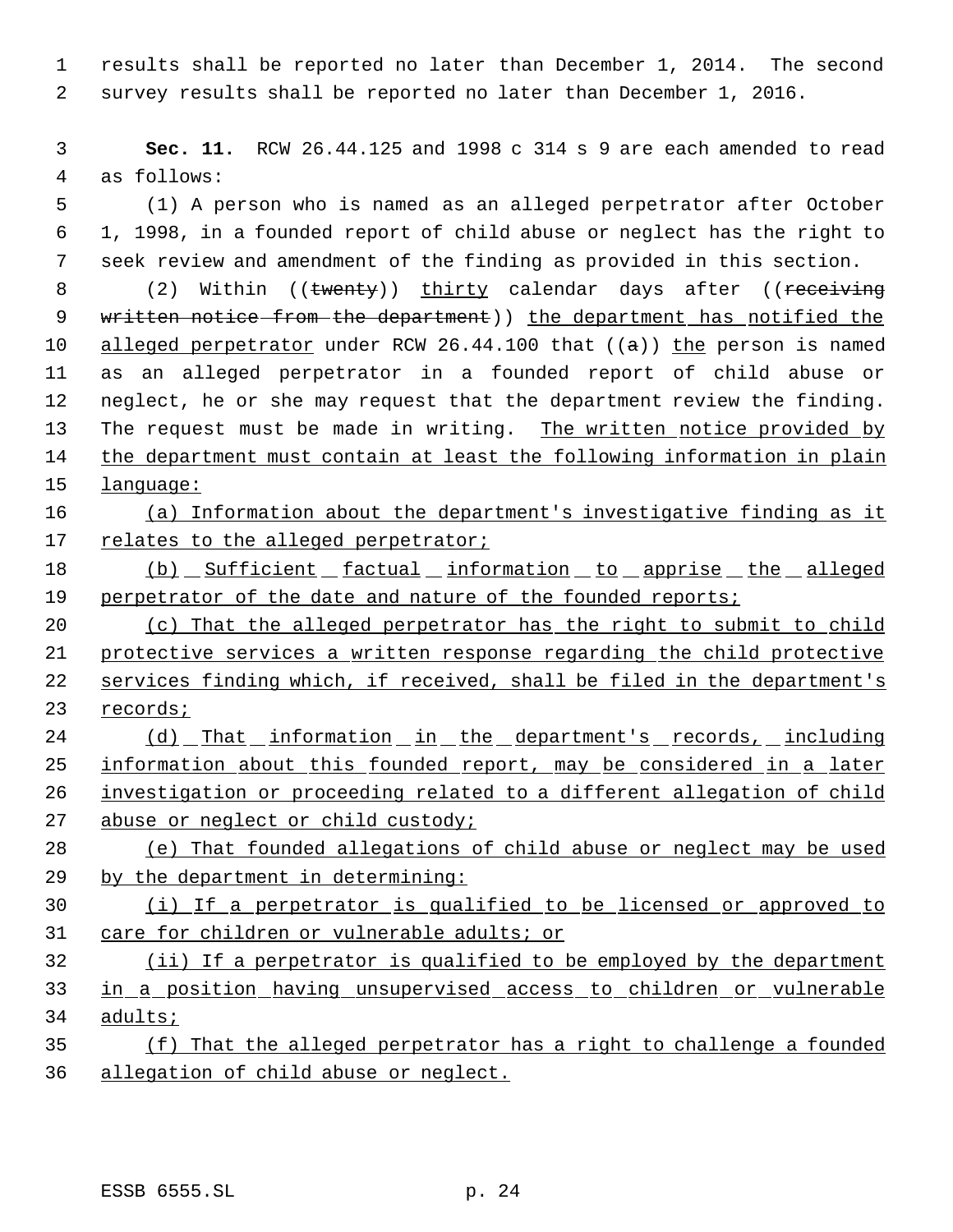(3) If a request for review is not made as provided in this subsection, the alleged perpetrator may not further challenge the finding and shall have no right to agency review or to an adjudicative 4 hearing or judicial review of the finding, unless he or she can show that the department did not comply with the notice requirements of RCW 26.44.100.

7 ( $(\langle 3 \rangle)$ ) (4) Upon receipt of a written request for review, the department shall review and, if appropriate, may amend the finding. Management level staff within the children's administration designated by the secretary shall be responsible for the review. The review must be completed within thirty days after receiving the written request for review. The review must be conducted in accordance with procedures the department establishes by rule. Upon completion of the review, the department shall notify the alleged perpetrator in writing of the agency's determination. The notification must be sent by certified mail, return receipt requested, to the person's last known address.

 $((+4))$   $(5)$  If, following agency review, the report remains founded, the person named as the alleged perpetrator in the report may request an adjudicative hearing to contest the finding. The adjudicative proceeding is governed by chapter 34.05 RCW and this section. The request for an adjudicative proceeding must be filed within thirty calendar days after receiving notice of the agency review determination. If a request for an adjudicative proceeding is not made as provided in this subsection, the alleged perpetrator may not further challenge the finding and shall have no right to agency review or to an adjudicative hearing or judicial review of the finding.

27 ( $(\overline{5})$ ) (6) Reviews and hearings conducted under this section are confidential and shall not be open to the public. Information about reports, reviews, and hearings may be disclosed only in accordance with federal and state laws pertaining to child welfare records and child protective services reports.

32  $((+6))$   $(7)$  The department may adopt rules to implement this section.

 **Sec. 12.** RCW 26.44.010 and 1999 c 176 s 27 are each amended to read as follows:

 The Washington state legislature finds and declares: The bond between a child and his or her parent, custodian, or guardian is of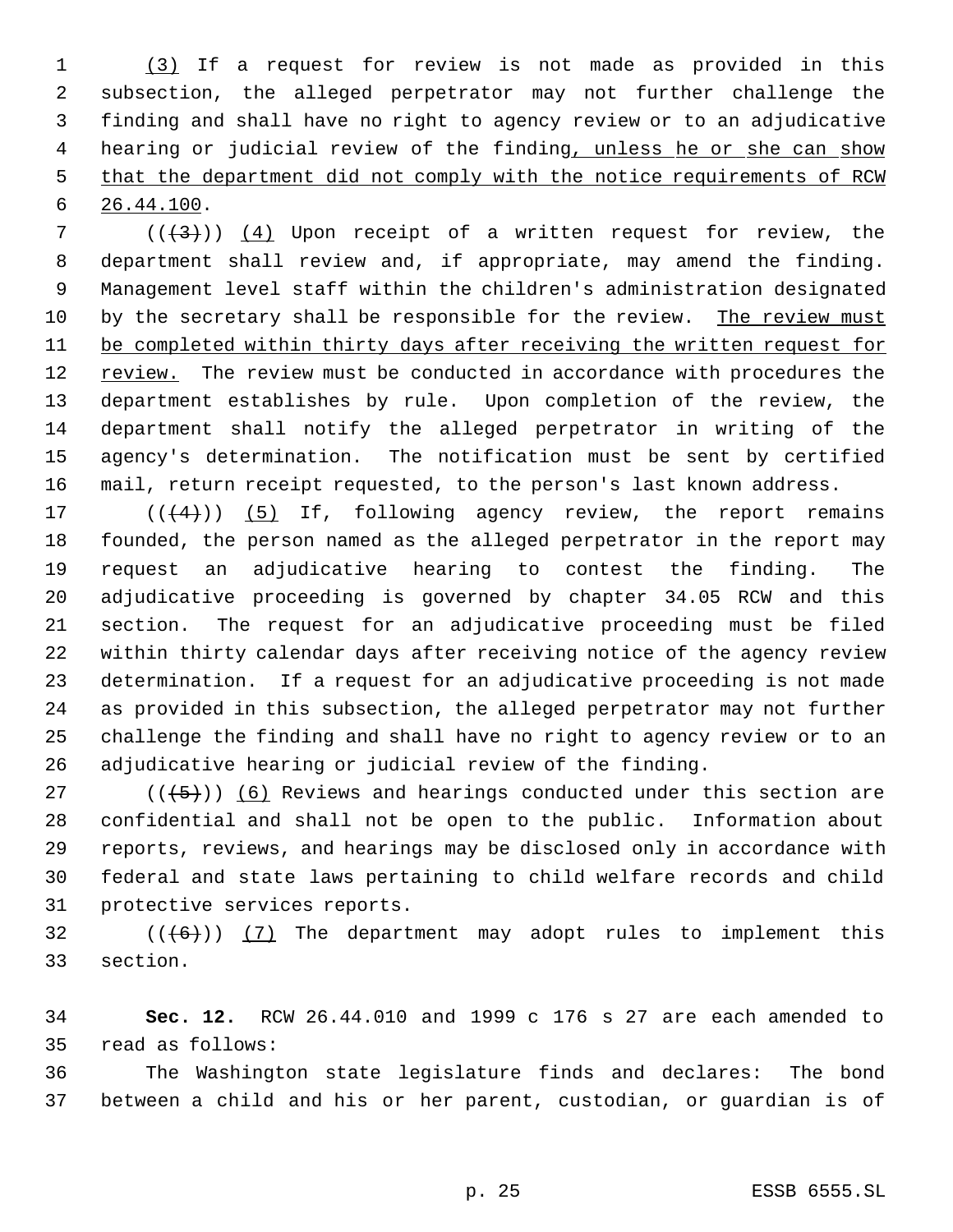paramount importance, and any intervention into the life of a child is also an intervention into the life of the parent, custodian, or guardian; however, instances of nonaccidental injury, neglect, death, sexual abuse and cruelty to children by their parents, custodians or guardians have occurred, and in the instance where a child is deprived of his or her right to conditions of minimal nurture, health, and safety, the state is justified in emergency intervention based upon verified information; and therefore the Washington state legislature hereby provides for the reporting of such cases to the appropriate public authorities. It is the intent of the legislature that, as a result of such reports, protective services shall be made available in an effort to prevent further abuses, and to safeguard the general 13 welfare of such children((: PROVIDED, That such)). When the child's physical or mental health is jeopardized, or the safety of the child 15 conflicts with the legal rights of a parent, custodian, or quardian, 16 the health and safety interests of the child should prevail. When 17 determining whether a child and a parent, custodian, or quardian should 18 be separated during or immediately following an investigation of 19 alleged child abuse or neglect, the safety of the child shall be the 20 department's paramount concern. Reports of child abuse and neglect shall be maintained and disseminated with strictest regard for the privacy of the subjects of such reports and so as to safeguard against 23 arbitrary, malicious or erroneous information or actions((: PROVIDED 24 FURTHER, That)). This chapter shall not be construed to authorize interference with child- raising practices, including reasonable parental discipline, which are not proved to be injurious to the child's health, welfare and safety.

 NEW SECTION. **Sec. 13.** A new section is added to chapter 4.24 RCW to read as follows:

 (1) Governmental entities, and their officers, agents, employees, and volunteers, are not liable in tort for any of their acts or omissions in emergent placement investigations of child abuse or neglect under chapter 26.44 RCW including, but not limited to, any determination to leave a child with a parent, custodian, or guardian, or to return a child to a parent, custodian, or guardian, unless the act or omission constitutes gross negligence. Emergent placement